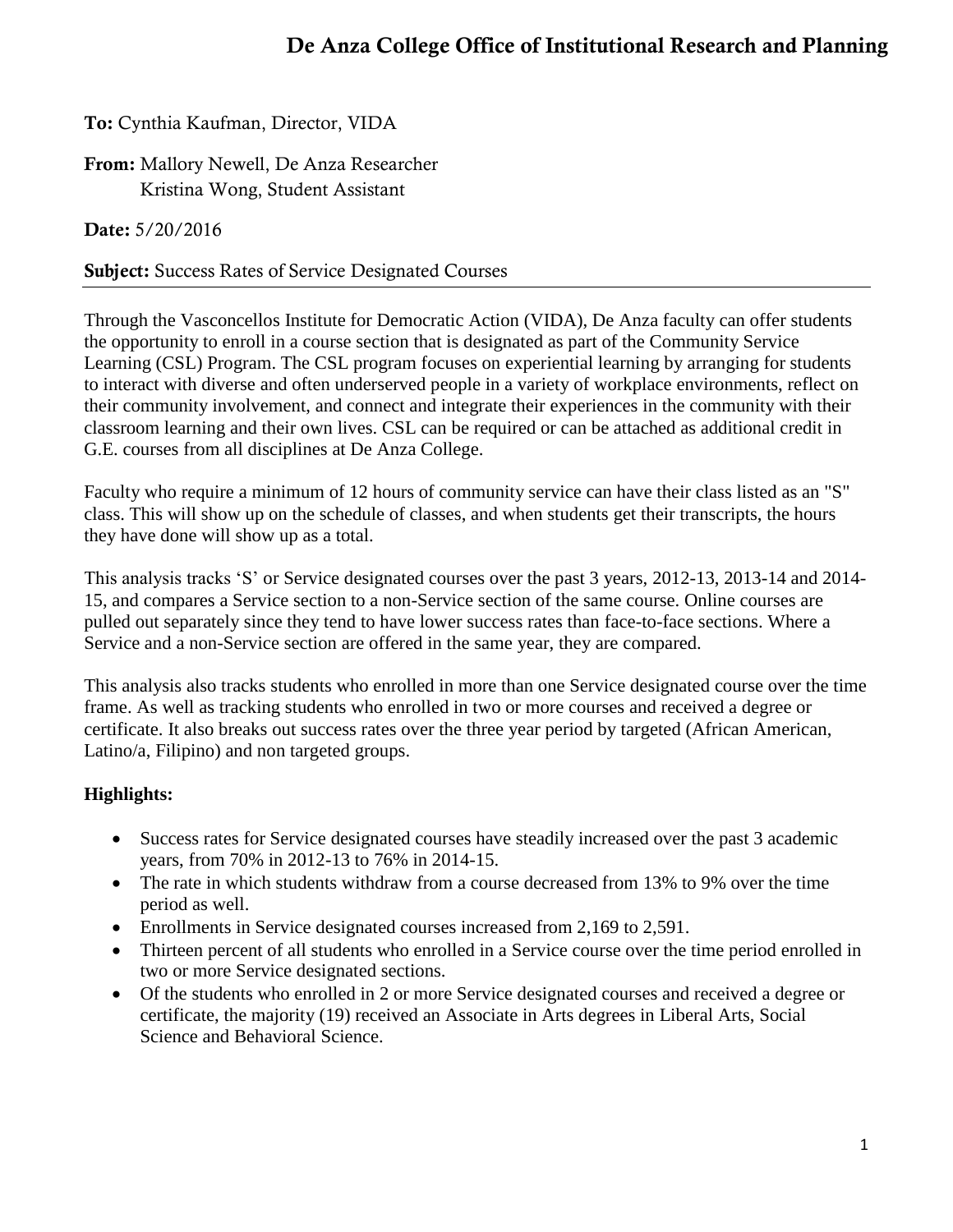|                    | $2012 - 13$ |     |                               | $2013 - 14$ | $2014 - 15$ |                                                     |  |
|--------------------|-------------|-----|-------------------------------|-------------|-------------|-----------------------------------------------------|--|
|                    |             |     |                               |             |             | <b>Grades Percent Grades Percent Grades Percent</b> |  |
| <b>Success</b>     |             |     | 1,513 70% 1,991 75% 1,972 76% |             |             |                                                     |  |
| <b>Non Success</b> |             |     | 368 17% 406 15%               |             | 377         | 15%                                                 |  |
| Withdraw           | 288         | 13% |                               | 255 10%     | 242         | 9%                                                  |  |
| Count              | 2.169       |     | 100% 2,652 100% 2,591         |             |             | $100\%$                                             |  |

### **Table 1. Success Rates – Service Designated Courses**

Success rates for Service designated courses have steadily increased over the past 3 academic years, from 70% in 2012-13 to 76% in 2014-15. Enrollments have also increased from 2,169 to 2,591. The rate of withdraws has decreased from 13% to 9%.

### **Table 2. Arts 008**

|              |       |         |      | <b>Success</b>                                              | Non Success |    | Withdraw          |     | Total           |         |
|--------------|-------|---------|------|-------------------------------------------------------------|-------------|----|-------------------|-----|-----------------|---------|
|              |       |         |      | Grades Percent Grades Percent Grades Percent Grades Percent |             |    |                   |     |                 |         |
| 2012-13 ARTS | D008. | Service | - 18 | 78%                                                         |             |    | $\sim$ 5 $\sim$ 7 | 22% | $\overline{23}$ | $100\%$ |
|              |       | Other   | 210  | 89%                                                         | $\vert$ 3   | 5% | $\vert 4 \vert$   | 6%  | - 237           | $100\%$ |

| Table 2a. Arts 008 - Targeted Groups |       |                                 |      |                |  |                                                             |  |          |    |         |  |
|--------------------------------------|-------|---------------------------------|------|----------------|--|-------------------------------------------------------------|--|----------|----|---------|--|
|                                      |       |                                 |      | <b>Success</b> |  | Non Success                                                 |  | Withdraw |    | Total   |  |
|                                      |       |                                 |      |                |  | Grades Percent Grades Percent Grades Percent Grades Percent |  |          |    |         |  |
|                                      |       | ARTS D008. Service Targeted     |      | 50%            |  |                                                             |  | $50\%$   | 6  | 100%    |  |
|                                      |       | ARTS D008. Service Non Targeted | - 15 | 88%            |  |                                                             |  | 12%      |    | $100\%$ |  |
| ARTS D008.                           | Total | Total                           | 18   | 78%            |  |                                                             |  | 22%      | 23 | $100\%$ |  |

### **Table 3. Child Development 012**

|             |     |       |         |     | <b>Success</b>                                              | Non Success |     | Withdraw |       | Total |      |
|-------------|-----|-------|---------|-----|-------------------------------------------------------------|-------------|-----|----------|-------|-------|------|
|             |     |       |         |     | Grades Percent Grades Percent Grades Percent Grades Percent |             |     |          |       |       |      |
| $2012 - 13$ | C D | D012. | Service | 248 | 70%                                                         | 56          | 16% | 49       | 14%   | 353   | 100% |
|             |     |       | Other   | 84  | 88%                                                         | 5.          | 5%  | 6        | $6\%$ | 95    | 100% |
| 2014-15     | C D | D012. | Service | 236 | 81%                                                         | 25          | 9%  | 3 I      | 11%   | 292   | 100% |
|             |     |       | Other   | 37  | 93%                                                         |             |     |          | 8%    | 40    | 100% |

In 2012-13 success rates for Service courses in CD12 were 70% compared to 88% for non-Service courses. However, in 2014-15 the success rates jumped to 81% for Service courses and 93% for all other courses. Withdraw rates in Service courses were 14 and 11 percent, respectively, compared to 6 and 8 percent.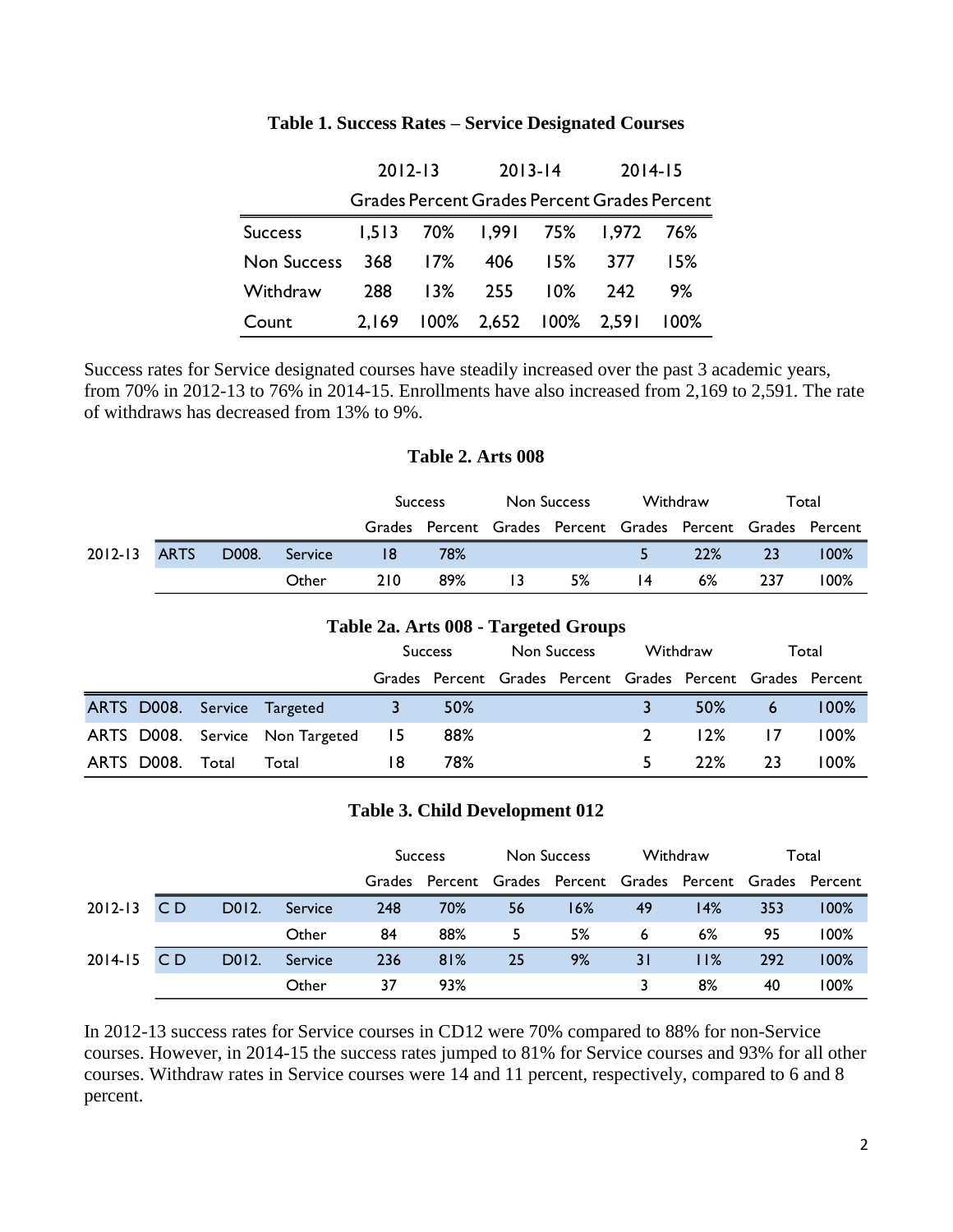|     |       |       |                                       | <b>Success</b> |         | Non Success      |                                                             | Withdraw |        | Total |         |
|-----|-------|-------|---------------------------------------|----------------|---------|------------------|-------------------------------------------------------------|----------|--------|-------|---------|
|     |       |       |                                       |                |         |                  | Grades Percent Grades Percent Grades Percent Grades Percent |          |        |       |         |
|     |       |       | CD D012. Service Targeted             |                | 268 67% | 727              | 18%                                                         | 60       | 15%    | 400   | $100\%$ |
|     |       |       | CD D012. Service Non-Targeted 418 84% |                |         | 30               | 6%                                                          | -48      | $10\%$ | 496   | 100%    |
| CD. | D012. | Total | Total                                 | 686            | 77%     | 102 <sub>1</sub> | 11%                                                         | 108      | 12%    | 896   | 100%    |

### **Table 3a. Child Development 012 - Targeted Groups**

For targeted groups, success rates on average over the three-year period were lower than that of non targeted groups (67% vs. 84%).

| $\ldots$ matrix $\ldots$ |     |       |         |                   |     |    |                                              |          |     |       |       |
|--------------------------|-----|-------|---------|-------------------|-----|----|----------------------------------------------|----------|-----|-------|-------|
|                          |     |       |         | <b>Success</b>    |     |    | <b>Non Success</b>                           | Withdraw |     | Total |       |
|                          |     |       |         | Percent<br>Grades |     |    | Grades Percent Grades Percent Grades Percent |          |     |       |       |
| $2012 - 13$              | E S | D002. | Service | 59                | 63% | 19 | 20%                                          | 15       | 16% | 93    | 100%  |
|                          |     |       | Other   | 77                | 69% | 26 | 23%                                          | 8        | 7%  | Ш     | 100%  |
| $2013 - 14$              | E S | D002. | Service | 77                | 73% | 17 | 16%                                          | П        | 10% | 105   | 100%  |
|                          |     |       | Other   | 74                | 71% | 12 | 12%                                          | 18       | 17% | 104   | 100%  |
| $2014 - 15$              | E S | D002. | Service | 8 <sup>1</sup>    | 64% | 20 | 16%                                          | 25       | 20% | 126   | 100%  |
|                          |     |       | Other   | 70                | 75% | 14 | 15%                                          | 9        | 10% | 93    | l 00% |

### **Table 4. Environmental Studies 002**

In 2012-13 and 2014-15 success rates for Service courses for ES002 were lower than their comparator course, but higher in 2013-14 by 2 percentage points. In 2013-14, the withdraw rates were substantially lower than the other two years in comparison.

### **Table 4a. Environmental Studies 002 – Targeted Groups**

|     |             |                                       | <b>Success</b> |        | Non Success |                                                             | Withdraw |        | Total |         |
|-----|-------------|---------------------------------------|----------------|--------|-------------|-------------------------------------------------------------|----------|--------|-------|---------|
|     |             |                                       |                |        |             | Grades Percent Grades Percent Grades Percent Grades Percent |          |        |       |         |
| ES. |             | D002. Service Targeted 72             |                | 60% 29 |             | 24%                                                         | 9        | $16\%$ | 120   | $100\%$ |
| E S |             | D002. Service Non-Targeted 145 71% 27 |                |        |             | 13%                                                         | -32      | $16\%$ | 204   | $100\%$ |
| E S | D002. Total | Total                                 | 217            | 67%    | 56          | l 7%                                                        | 51       | $16\%$ | 324   | $100\%$ |

For targeted groups, success rates on average over the three-year period were lower than that of non targeted groups (60% vs. 71%).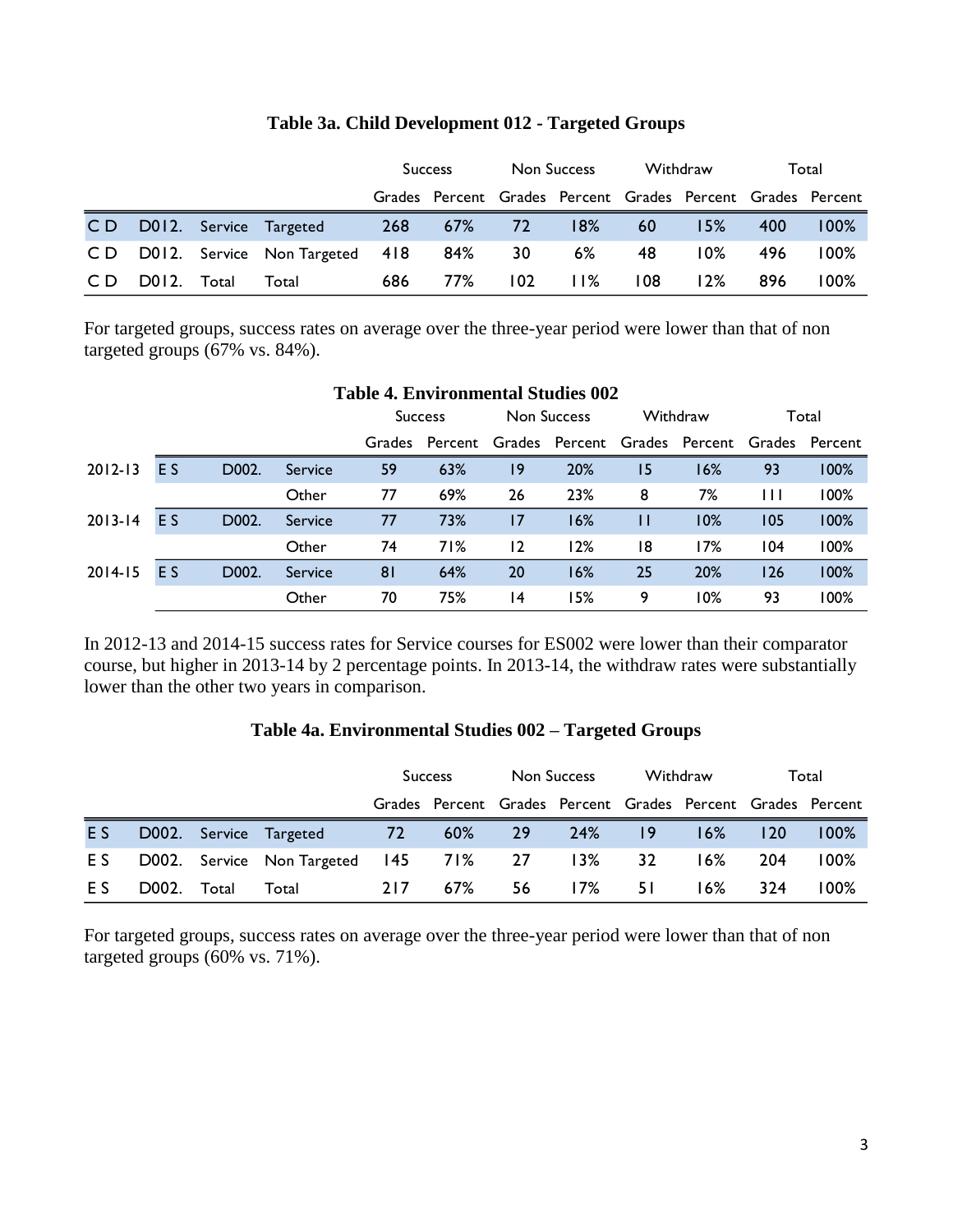### **Table 5. Environmental Studies 056**

|            |       |         |    | <b>Success</b>                                              | Non Success |     | Withdraw |     | Total |         |
|------------|-------|---------|----|-------------------------------------------------------------|-------------|-----|----------|-----|-------|---------|
|            |       |         |    | Grades Percent Grades Percent Grades Percent Grades Percent |             |     |          |     |       |         |
| 2012-13 ES | D056. | Service | 16 | 84%                                                         | 2           | 11% |          | 5%  |       | $100\%$ |
| 2013-14 ES | D056. | Service | 27 | 84%                                                         |             | 3%  |          | 13% | 32    | $100\%$ |

In both 2012-13 and 2013-14, ES56 success rates were 84%. There are no non Service courses to compare to over this period.

#### **Table 5a. Environmental Studies 056 – Targeted Groups**

|                |       |       |                               | <b>Success</b> |               | Non Success |                                                             | Withdraw |        | Total |         |
|----------------|-------|-------|-------------------------------|----------------|---------------|-------------|-------------------------------------------------------------|----------|--------|-------|---------|
|                |       |       |                               |                |               |             | Grades Percent Grades Percent Grades Percent Grades Percent |          |        |       |         |
| E <sub>S</sub> |       |       | D056. Service Targeted        |                | $16$ $67\%$ 3 |             | 13%                                                         | $5 -$    | 21%    | 24    | 100%    |
| E S            |       |       | D056. Service Non Targeted 43 |                | 84%           | -4          | 8%                                                          | -4       | 8%     | 5 I   | $100\%$ |
| E S            | D056. | Total | Total                         | 59             | 79%.          |             | 9%                                                          | 9        | $12\%$ | 75    | 100%    |

For targeted groups, success rates on average over the three-year period were lower than that of non targeted groups (67% vs. 84%).

### **Table 6. Economics 001**

|             |             |       |         |            | <b>Success</b> |     | Non Success                                                 |     | Withdraw |       | Total |
|-------------|-------------|-------|---------|------------|----------------|-----|-------------------------------------------------------------|-----|----------|-------|-------|
|             |             |       |         |            |                |     | Grades Percent Grades Percent Grades Percent Grades Percent |     |          |       |       |
| $2013 - 14$ | <b>ECON</b> | D001. | Service | 145        | 67%            | 44  | 20%                                                         | 26  | 12%      | 215   | 100%  |
|             |             |       | Online  | <b>201</b> | 77%            | 27  | 10%                                                         | 32  | 12%      | 260   | 100%  |
|             |             |       | Other   | 1.577      | 76%            | 302 | 15%                                                         | 188 | 9%       | 2.067 | 100%  |
| $2014 - 15$ | <b>ECON</b> | D001. | Service | 117        | 82%            | 21  | 15%                                                         | 4   | 3%       | 142   | 100%  |
|             |             |       | Online  | 258        | 82%            | 3 I | 10%                                                         | 26  | 8%       | 315   | 100%  |
|             |             |       | Other   | 1,460      | 78%            | 267 | l 4%                                                        | 143 | 8%       | 1,870 | 100%  |

Success rates for ECON001 were lower than both the online and non-online sections in 2013-14, however success rates in 2014-15 were much higher for Service courses than all other sections and the same as the online sections, at 82%. In 2014-15 the withdraw rate for Service courses was down to 3%.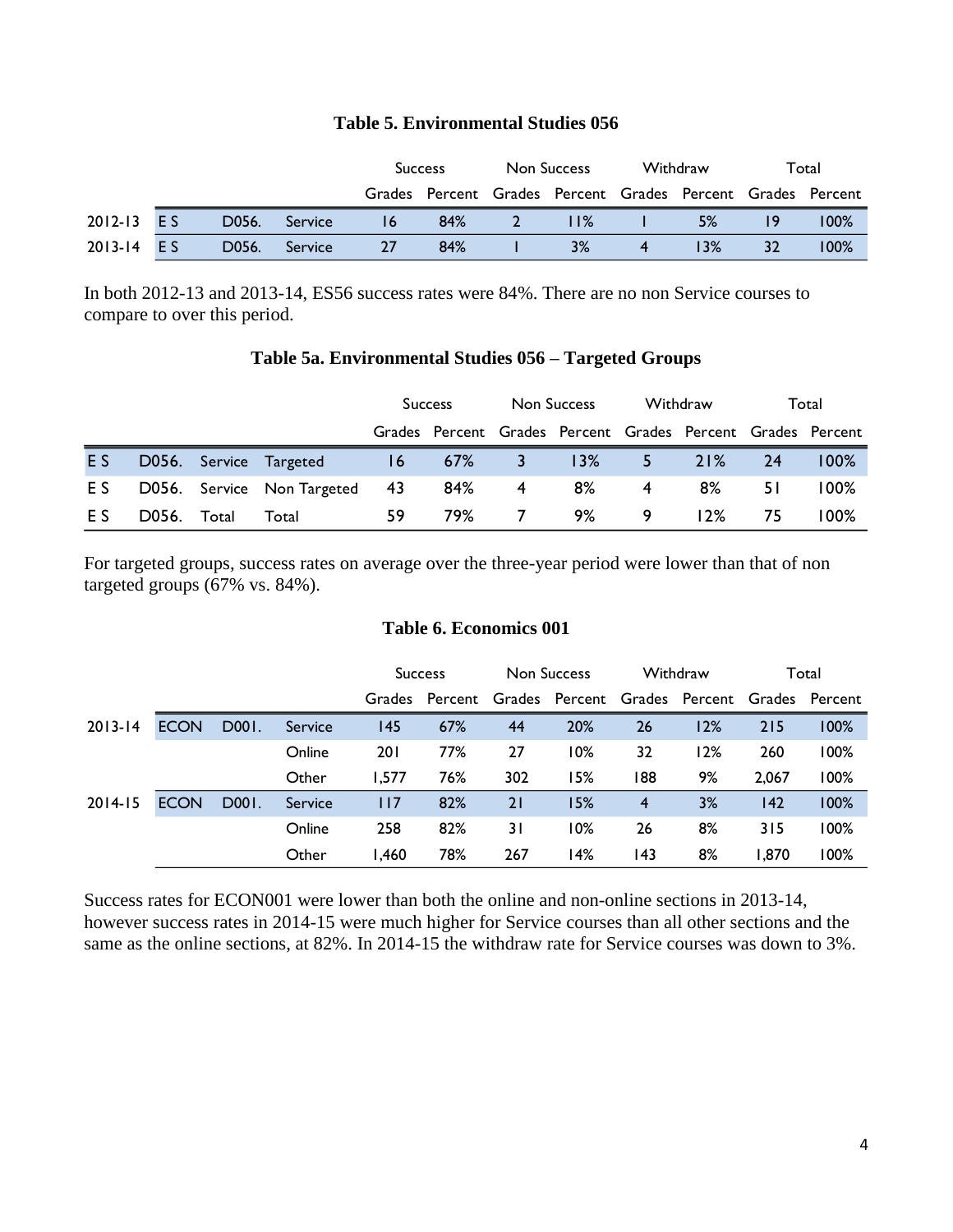|                                           |       |       |     | <b>Success</b> | Non Success |                                                             | Withdraw |     | Total |         |
|-------------------------------------------|-------|-------|-----|----------------|-------------|-------------------------------------------------------------|----------|-----|-------|---------|
|                                           |       |       |     |                |             | Grades Percent Grades Percent Grades Percent Grades Percent |          |     |       |         |
| <b>ECON D001.</b> Service Targeted        |       |       | 60  | 63% 24         |             | 25%                                                         | - 11     | 12% | 95    | $100\%$ |
| ECOND001. Service Non-Targeted 202 77% 41 |       |       |     |                |             | $16\%$ 19                                                   |          | 7%  | 262   | 100%    |
| ECON D001.                                | Total | Total | 262 | 73%            | 65          | 18% I                                                       | 30       | 8%  | 357   | 100%    |

# **Table 6a. Economics 001 - Targeted Groups**

For targeted groups, success rates on average over the three-year period were lower than that of non targeted groups (63% vs. 77%).

### **Table 7. Economics 002**

|             |             |       |         | <b>Success</b> |                | <b>Non Success</b> |                                              | Withdraw |     | Total |       |
|-------------|-------------|-------|---------|----------------|----------------|--------------------|----------------------------------------------|----------|-----|-------|-------|
|             |             |       |         |                | Grades Percent |                    | Grades Percent Grades Percent Grades Percent |          |     |       |       |
| $2013 - 14$ | <b>ECON</b> | D002. | Service | 187            | 85%            | 23                 | 11%                                          | 9        | 4%  | 219   | 100%  |
|             |             |       | Online  | 173            | 80%            | 24                 | 11%                                          | 18       | 8%  | 215   | l 00% |
|             |             |       | Other   | 1,310          | 76%            | 242                | 14%                                          | 173      | 10% | 1.725 | 100%  |
| $2014 - 15$ | <b>ECON</b> | D002. | Service | 130            | 86%            | 18                 | 12%                                          | 3        | 2%  | 151   | 100%  |
|             |             |       | Online  | 222            | 84%            | 21                 | 8%                                           | 20       | 8%  | 263   | l 00% |
|             |             |       | Other   | 1,292          | 81%            | 204                | 13%                                          | 90       | 6%  | 1,586 | 100%  |

In 2013-14 and 2014-15 the success rates for ECON002 Service courses were higher than both the online sections and all other sections, at 85 and 86 percent. Withdraw rates were very low at 4 and 2 percent.

### **Table 7a. Economics 002 – Targeted Groups**

|                                            |       |       | <b>Success</b> |        | Non Success |                                                             | Withdraw |       | Total |         |
|--------------------------------------------|-------|-------|----------------|--------|-------------|-------------------------------------------------------------|----------|-------|-------|---------|
|                                            |       |       |                |        |             | Grades Percent Grades Percent Grades Percent Grades Percent |          |       |       |         |
| <b>ECON D002.</b> Service Targeted         |       |       | 64             | $77\%$ | 8           | <b>22%</b>                                                  |          | $1\%$ | -83   | $100\%$ |
| <b>ECON D002.</b> Service Non Targeted 253 |       |       |                | 88%    | -23         | 8%                                                          | $\perp$  | 4%    | 287   | 100%    |
| ECON D002.                                 | Total | Total | 317            | 86%    | 4 I         | 11%                                                         | 12       | 3%    | 370   | 100%    |

For targeted groups, success rates on average over the three-year period were lower than that of non targeted groups (77% vs. 88%).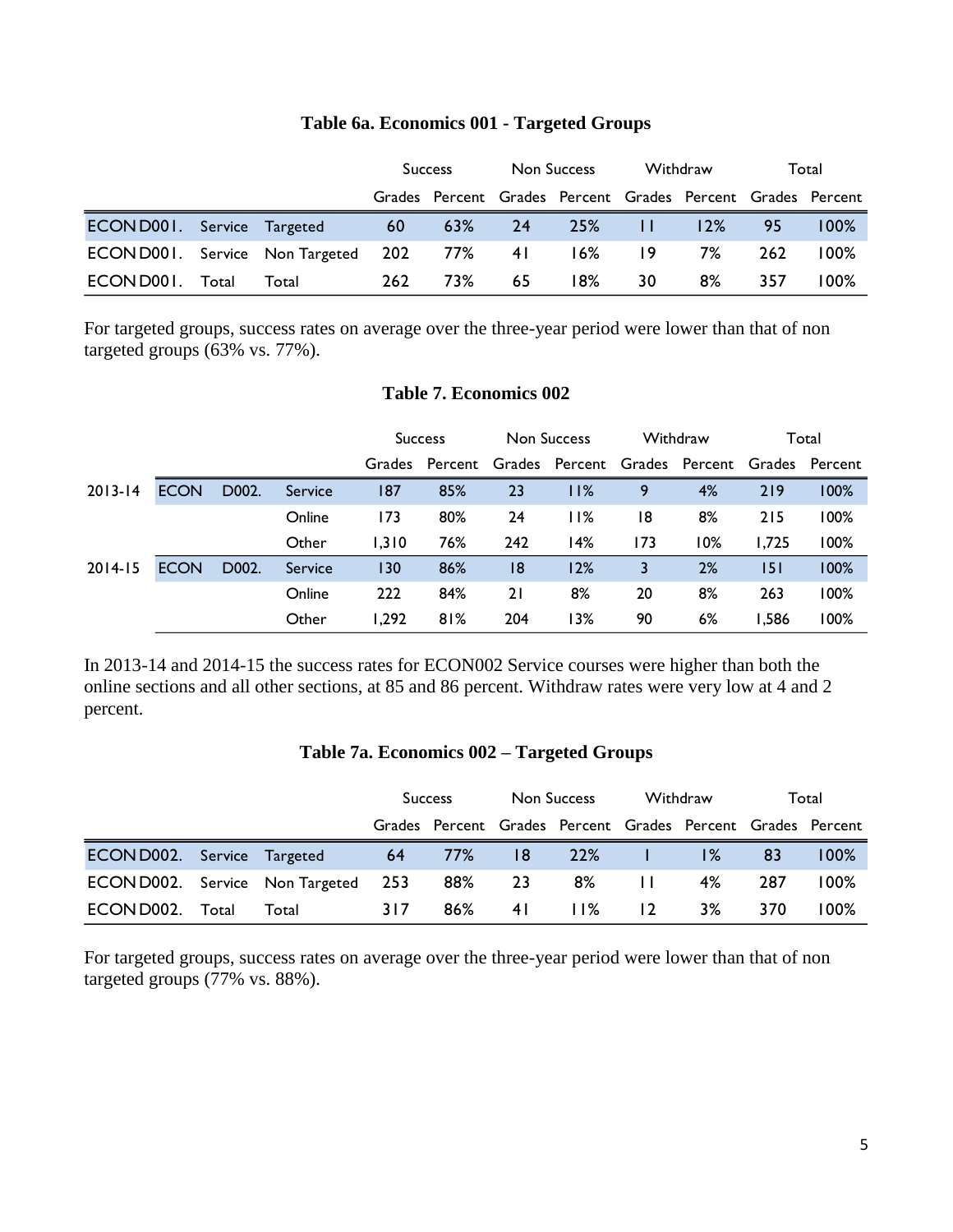|  |  | Table 8. English Literature 024 |  |
|--|--|---------------------------------|--|
|--|--|---------------------------------|--|

|             |             |       |         | Non Success<br><b>Success</b> |                | Withdraw       |              | Total                         |                |      |
|-------------|-------------|-------|---------|-------------------------------|----------------|----------------|--------------|-------------------------------|----------------|------|
|             |             |       |         |                               | Grades Percent | Grades Percent |              | Grades Percent Grades Percent |                |      |
| $2012 - 13$ | <b>ELIT</b> | D024. | Service | 9                             | 75%            | 8%             | $\mathbf{2}$ | 17%                           | $\overline{2}$ | 100% |
|             |             |       | Other   | 7                             | 100%           |                |              |                               | 7              | 100% |
| $2013 - 14$ | <b>ELIT</b> | D024. | Service | Ш                             | 100%           |                |              |                               | П              | 100% |
|             |             |       | Other   | 17                            | 89%            | 5%             |              | 5%                            | 19             | 100% |
| $2014 - 15$ | <b>ELIT</b> | D024. | Service | 6                             | 67%            | 11%            | $\mathbf{2}$ | 22%                           | 9              | 100% |
|             |             |       | Other   | 24                            | 96%            |                |              | 4%                            | 25             | 100% |

### **Table 8a. English Literature 024 – Targeted Groups**

|       |             |                                             | <b>Success</b>              |        | Non Success    |                                                             | Withdraw |        | Total |         |
|-------|-------------|---------------------------------------------|-----------------------------|--------|----------------|-------------------------------------------------------------|----------|--------|-------|---------|
|       |             |                                             |                             |        |                | Grades Percent Grades Percent Grades Percent Grades Percent |          |        |       |         |
|       |             | ELIT D024. Service Targeted                 | $\sim$ $\sim$ $\sim$ $\sim$ | $90\%$ |                | $10\%$                                                      |          |        | 10    | $100\%$ |
|       |             | ELIT D024. Service Non-Targeted 17 77% 1 5% |                             |        |                |                                                             | -4       | l 8% l | 22    | $100\%$ |
| ELIT. | D024. Total | Total                                       | 26                          | 81%    | $\overline{2}$ | 6%                                                          | 4        | 13%    | 32    | 100%    |

For targeted groups, success rates on average over the three-year period were higher than that of non targeted groups (90% vs. 77%).

### **Table 9. EWRT 001A**

|             |             |       |         | <b>Success</b> |                                                             | Non Success    |     | Withdraw |     | Total |      |
|-------------|-------------|-------|---------|----------------|-------------------------------------------------------------|----------------|-----|----------|-----|-------|------|
|             |             |       |         |                | Grades Percent Grades Percent Grades Percent Grades Percent |                |     |          |     |       |      |
| $2012 - 13$ | <b>EWRT</b> | D001A | Service | 25             | 93%                                                         |                | 4%  |          | 4%  | 27    | 100% |
|             |             |       | Online  | 260            | 66%                                                         | 52             | 13% | 83       | 21% | 395   | 100% |
|             |             |       | Other   | 3,136          | 81%                                                         | 415            | 11% | 332      | 9%  | 3,883 | 100% |
| $2014 - 15$ | <b>EWRT</b> | D001A | Service | 55             | 85%                                                         | $\overline{0}$ | 15% |          |     | 65    | 100% |
|             |             |       | Online  | 350            | 76%                                                         | 47             | 10% | 66       | 14% | 463   | 100% |
|             |             |       | Other   | 3,321          | 79%                                                         | 42 I           | 10% | 439      | 10% | 4,181 | 100% |

In 2012-13 and 2014-15 the success rates for EWRT1A Service courses were higher than both the online sections and all other sections, at 93 and 85 percent. Withdraw rates were very low at 4 and 0 percent.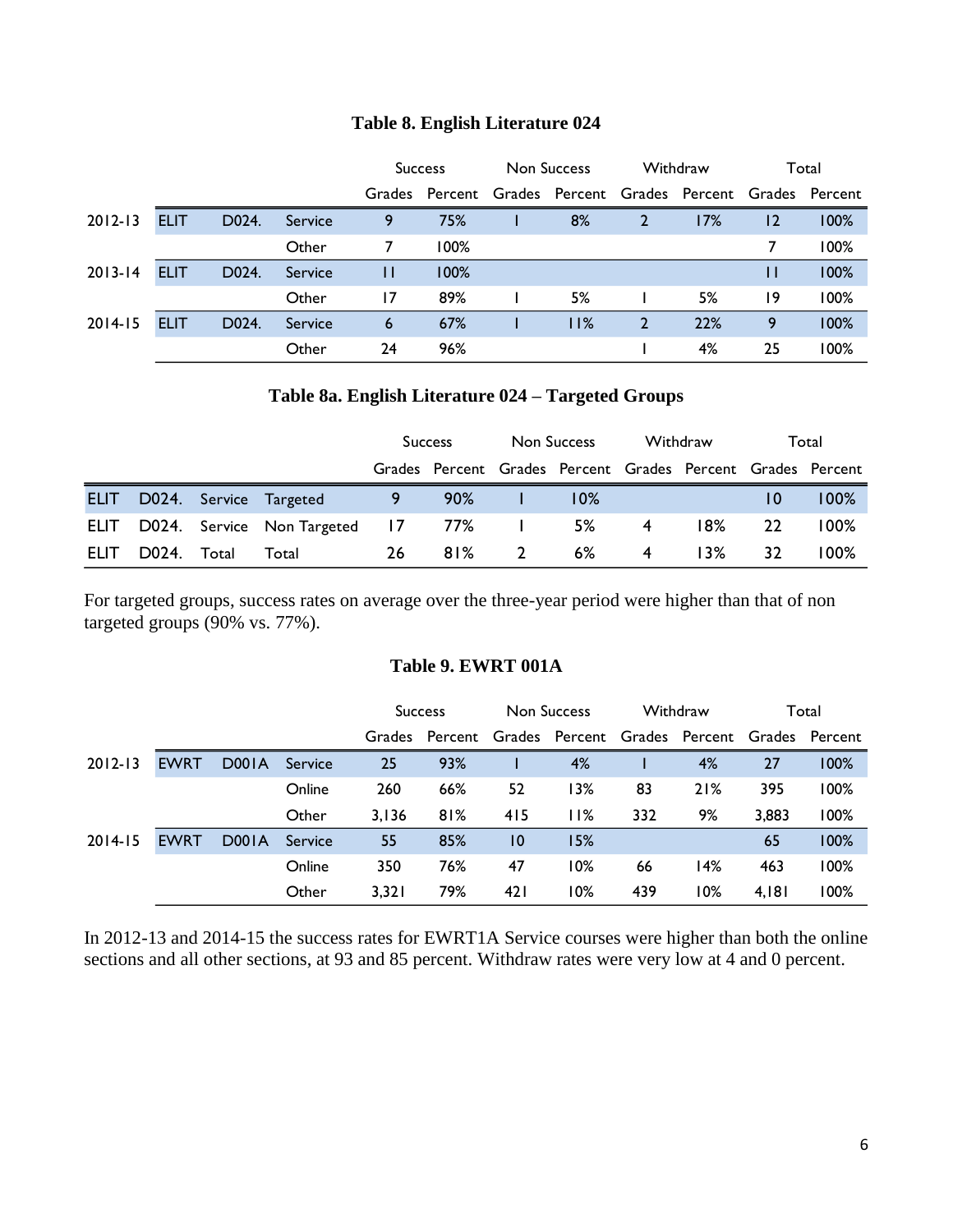### **Table 9a. EWRT 001A - Targeted Groups**

|                                           |       | <b>Success</b> |     | Non Success                |                                                             | Withdraw        |       | Total |         |
|-------------------------------------------|-------|----------------|-----|----------------------------|-------------------------------------------------------------|-----------------|-------|-------|---------|
|                                           |       |                |     |                            | Grades Percent Grades Percent Grades Percent Grades Percent |                 |       |       |         |
| <b>EWRT D001A Service Targeted</b>        |       | 38             | 81% | $\overline{\phantom{1}}$ 8 | $17\%$                                                      |                 | 2%    | 47    | $100\%$ |
| <b>EWRT D001A</b> Service Non Targeted 42 |       |                | 93% |                            | 7%                                                          |                 |       | 45    | $100\%$ |
| <b>EWRT D001A Total</b>                   | Total | 80             | 87% | $\Box$                     | 12%                                                         | and the company | $1\%$ | 92.   | 100%    |

For targeted groups, success rates on average over the three-year period were lower than that of non targeted groups 81% vs. 93%).

|             |             |              |         | Non Success<br><b>Success</b> |         | Withdraw       |                | Total          |                |        |         |
|-------------|-------------|--------------|---------|-------------------------------|---------|----------------|----------------|----------------|----------------|--------|---------|
|             |             |              |         | Grades                        | Percent |                | Grades Percent |                | Grades Percent | Grades | Percent |
| $2012 - 13$ | <b>EWRT</b> | <b>D001B</b> | Service | 28                            | 93%     |                | 3%             |                | 3%             | 30     | 100%    |
|             |             |              | Online  | 216                           | 68%     | 36             | 11%            | 65             | 21%            | 317    | 100%    |
|             |             |              | Other   | 1,531                         | 78%     | 219            | 11%            | 218            | 11%            | 1,968  | 100%    |
| $2013 - 14$ | <b>EWRT</b> | <b>D001B</b> | Service | 23                            | 53%     | 7              | 40%            | 3              | 7%             | 43     | 100%    |
|             |             |              | Online  | 277                           | 73%     | 43             | 11%            | 58             | 15%            | 378    | 100%    |
|             |             |              | Other   | 1,427                         | 79%     | 191            | 11%            | 192            | 11%            | 1,810  | 100%    |
| $2014 - 15$ | <b>EWRT</b> | <b>D001B</b> | Service | 22                            | 85%     | $\overline{2}$ | 8%             | $\overline{2}$ | 8%             | 26     | 100%    |
|             |             |              | Online  | 306                           | 73%     | 40             | 10%            | 73             | 17%            | 419    | 100%    |
|             |             |              | Other   | 1,283                         | 78%     | 172            | 10%            | 187            | 11%            | 1.642  | 100%    |

### **Table 10. EWRT 001B**

In 2012-13 and 2014-15, success rates for EWRT001B Service courses were higher than both the online sections and all other sections, at 93% and 85%. Withdraw rates were at 3% and 8% in these years. However, in 2013-14, success rates for service courses were much lower than the online and all other sections at 53%. However, withdraw rates were lower than the comparators, the issue here was with students receiving a non-passing grade.

|  |  |  |  | Table 10a. EWRT 001B - Targeted Groups |  |
|--|--|--|--|----------------------------------------|--|
|--|--|--|--|----------------------------------------|--|

|                                           |       | <b>Success</b> |     | Non Success |                                                             | Withdraw |    | Total |         |
|-------------------------------------------|-------|----------------|-----|-------------|-------------------------------------------------------------|----------|----|-------|---------|
|                                           |       |                |     |             | Grades Percent Grades Percent Grades Percent Grades Percent |          |    |       |         |
| <b>EWRT D001B</b> Service Targeted        |       | 42             | 71% | 4           | 24%                                                         | 3        | 5% | 59    | $100\%$ |
| <b>EWRT D001B</b> Service Non Targeted 31 |       |                | 78% | 6           | I 5%                                                        | 3        | 8% | 40    | 100%    |
| <b>EWRT D001B Total</b>                   | Total | 73             | 74% | 20          | 20%                                                         | 6        | 6% | 99    | 100%    |

For targeted groups, success rates on average over the three-year period were lower than that of non targeted groups (71% vs. 78%).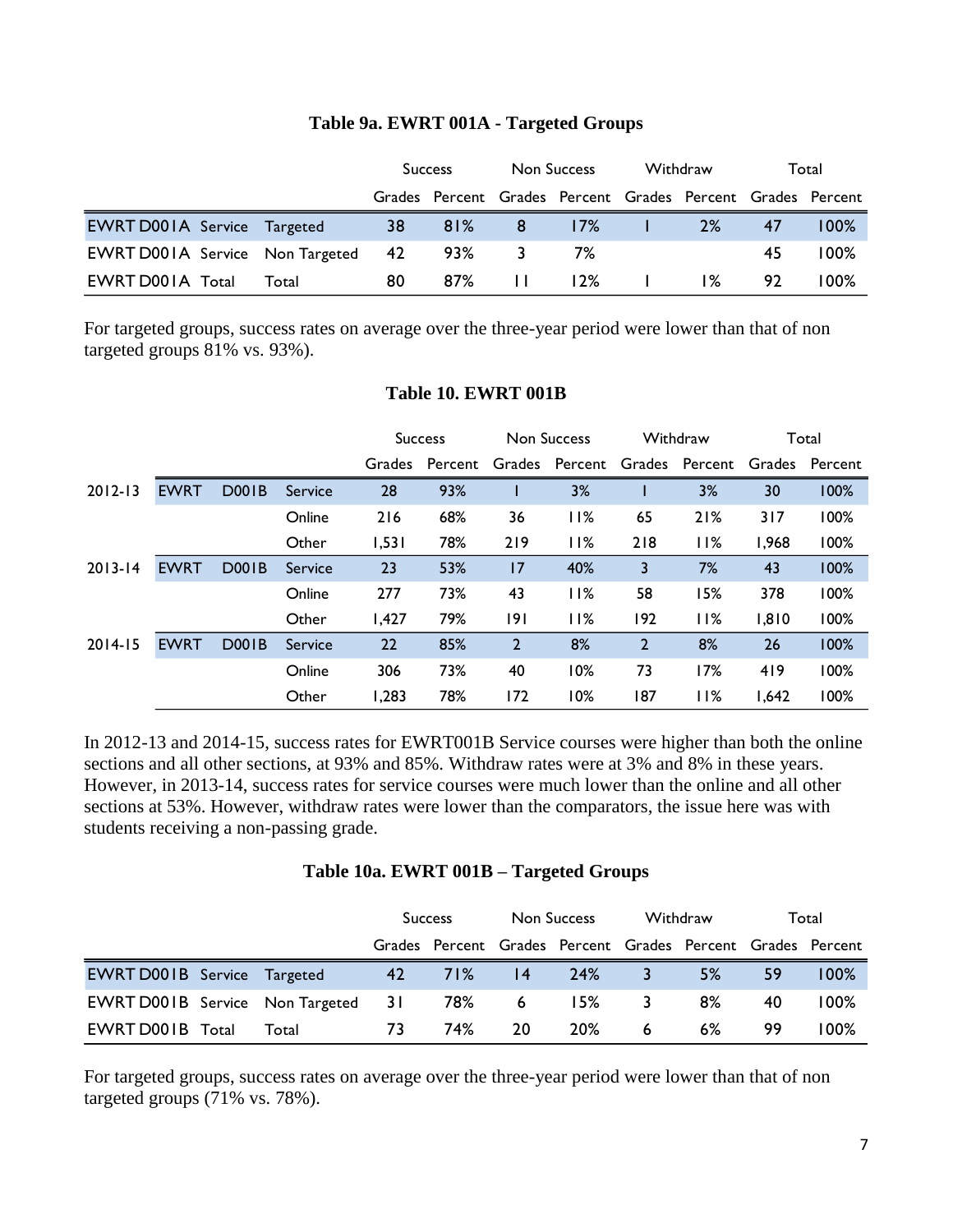|             |             |       |         | Non Success<br><b>Success</b> |         | Withdraw |                | Total |                               |       |       |
|-------------|-------------|-------|---------|-------------------------------|---------|----------|----------------|-------|-------------------------------|-------|-------|
|             |             |       |         | Grades                        | Percent |          | Grades Percent |       | Grades Percent Grades Percent |       |       |
| $2013 - 14$ | <b>EWRT</b> | D002. | Service | 24                            | 75%     | 6        | 19%            | 2     | 6%                            | 32    | 100%  |
|             |             |       | Online  | 490                           | 79%     | 46       | 7%             | 86    | 14%                           | 622   | l 00% |
|             |             |       | Other   | 1,659                         | 82%     | 156      | 8%             | 209   | 10%                           | 2.024 | l 00% |
| $2014 - 15$ | <b>EWRT</b> | D002. | Service | 47                            | 82%     | 9        | 16%            |       | 2%                            | 57    | 100%  |
|             |             |       | Online  | 556                           | 82%     | 47       | 7%             | 79    | 12%                           | 682   | l 00% |
|             |             |       | Other   | 1,629                         | 85%     | 128      | 7%             | 163   | 8%                            | 1,920 | l 00% |

### **Table 11. EWRT 002**

Success rates for Service courses in EWRT002 were lower than the online and all other sections in 2013-14 at 75%, though withdraw rates were lower than all other sections in this year. In 2014-15, success rates were equivalent to the online sections and slightly lower, by 3 percentage points, than all other sections at 82%. Withdraw rates were very low at 2%.

### **Table 11a. EWRT 002 - Targeted Groups**

|                                        |       |       | <b>Success</b> |        | Non Success |                                                             | Withdraw   |    | Total |         |
|----------------------------------------|-------|-------|----------------|--------|-------------|-------------------------------------------------------------|------------|----|-------|---------|
|                                        |       |       |                |        |             | Grades Percent Grades Percent Grades Percent Grades Percent |            |    |       |         |
| <b>EWRT D002.</b> Service Targeted     |       |       | 31             | 86%    | $-3$        | 8%                                                          | $\sqrt{2}$ | 6% | 36    | $100\%$ |
| <b>EWRT D002.</b> Service Non Targeted |       |       | 40             | 75%    | $12 \,$     | 23%                                                         |            | 2% | 53    | $100\%$ |
| EWRT D002.                             | Total | Total | 7 I            | $80\%$ | -15         | 17%                                                         | 3          | 3% | 89    | $100\%$ |

For targeted groups, success rates on average over the three-year period were higher than that of non targeted groups (86% vs. 75%).

# **Table 12. EWRT 211**

|             |             |       |         | <b>Success</b> |                | Non Success |                | Withdraw |                | Total  |         |
|-------------|-------------|-------|---------|----------------|----------------|-------------|----------------|----------|----------------|--------|---------|
|             |             |       |         |                | Grades Percent |             | Grades Percent |          | Grades Percent | Grades | Percent |
| $2012 - 13$ | <b>EWRT</b> | D211. | Service | 18             | 78%            | 3           | 13%            | 2        | 9%             | 23     | 100%    |
|             |             |       | Other   | 1,834          | 75%            | 422         | 17%            | 187      | 8%             | 2,443  | 100%    |
| $2013 - 14$ | <b>EWRT</b> | D211. | Service | 45             | 83%            | 6           | 11%            | 3        | 6%             | 54     | 100%    |
|             |             |       | Other   | 1,810          | 72%            | 450         | 18%            | 267      | 11%            | 2.527  | 100%    |
| $2014 - 15$ | <b>EWRT</b> | D211. | Service | 66             | 65%            | 30          | 30%            | 5        | 5%             | 0      | 100%    |
|             |             |       | Other   | 2,168          | 73%            | 524         | 18%            | 295      | 10%            | 2,987  | 100%    |

In 2012-13 and 2013-14, success rates for EWRT211 were higher than all other sections at 78% and 83%, but lower in 2014-15 at 65%. Non-success course completions in 2014-15 was at 30% while withdraws were at 5%.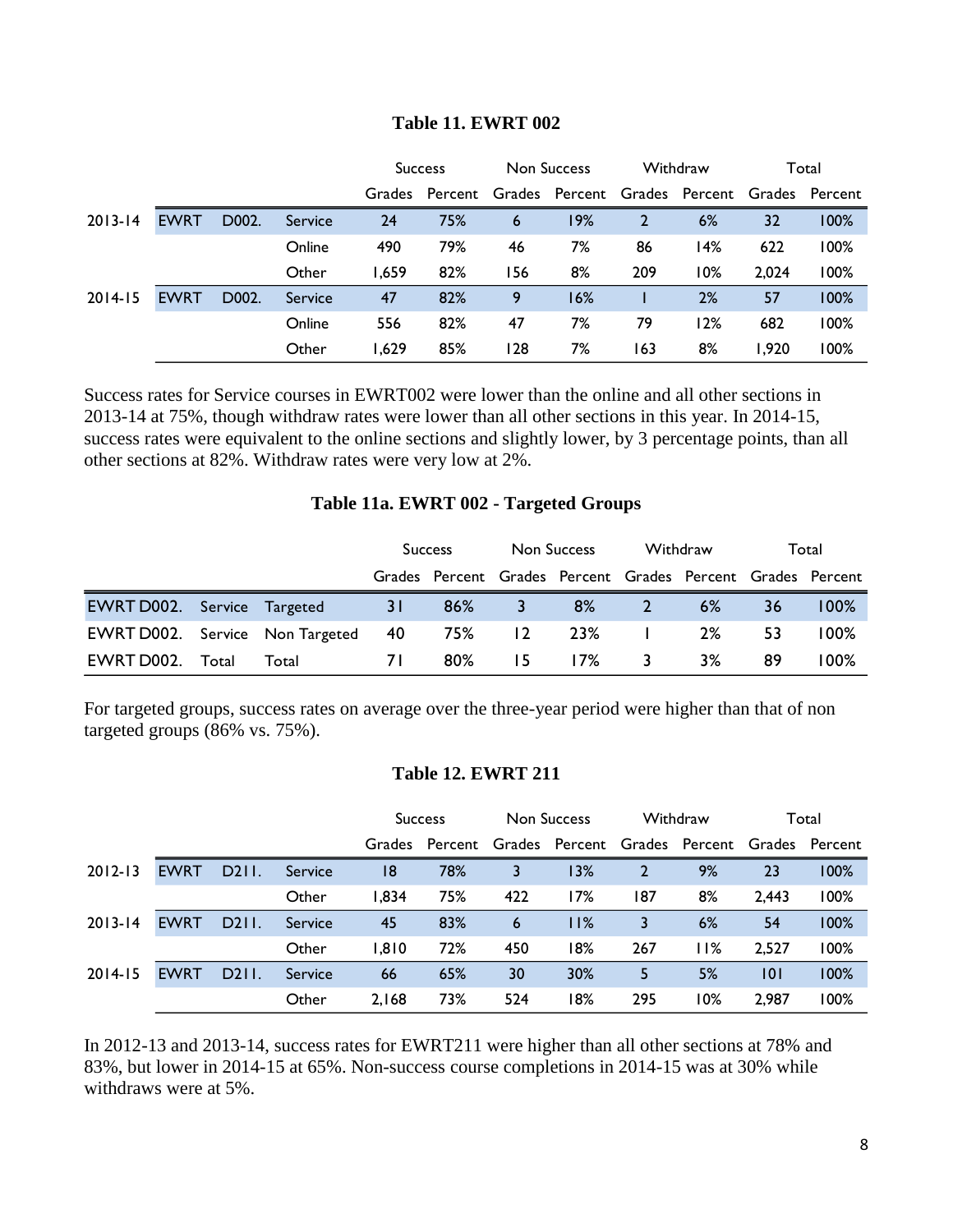|                                    |       |                                        | <b>Success</b> |        | Non Success |                                                             | Withdraw        |       | Total |         |
|------------------------------------|-------|----------------------------------------|----------------|--------|-------------|-------------------------------------------------------------|-----------------|-------|-------|---------|
|                                    |       |                                        |                |        |             | Grades Percent Grades Percent Grades Percent Grades Percent |                 |       |       |         |
| <b>EWRT D211.</b> Service Targeted |       |                                        | 63             | 62% 29 |             | 29%                                                         | 9               | 9%    | 10 I  | $100\%$ |
|                                    |       | <b>EWRT D211.</b> Service Non Targeted | -66            | 86% 10 |             | 13%                                                         | and the company | $1\%$ | 77    | $100\%$ |
| EWRT D211.                         | Total | Total                                  | 129            | 72%    | 39          | 22%                                                         | 10              | $6\%$ | 178   | 100%    |

# **Table 12a. EWRT 211 – Targeted Groups**

For targeted groups, success rates on average over the three-year period were lower than that of non targeted groups (62% vs. 86%).

### **Table 13. Intercultural Studies 008**

|             |       |         | <b>Success</b> |                                                             | Non Success |     | Withdraw |     | Total          |         |
|-------------|-------|---------|----------------|-------------------------------------------------------------|-------------|-----|----------|-----|----------------|---------|
|             |       |         |                | Grades Percent Grades Percent Grades Percent Grades Percent |             |     |          |     |                |         |
| 2013-14 ICS | D008. | Service | 8              | 89%                                                         |             |     |          | 11% | $\overline{9}$ | $100\%$ |
|             |       | Online  | 82             | 64%                                                         | 26          | 20% | 20       | 16% | 128            | $100\%$ |
|             |       | Other   | 34             | 45%                                                         | 30          | 40% | $\perp$  | 15% | 75             | $100\%$ |

# **Table 13a. Intercultural Studies 008 – Targeted Groups**

|            |       |       |                              | <b>Success</b> |         | Non Success |                                                             | Withdraw |          | Total |         |
|------------|-------|-------|------------------------------|----------------|---------|-------------|-------------------------------------------------------------|----------|----------|-------|---------|
|            |       |       |                              |                |         |             | Grades Percent Grades Percent Grades Percent Grades Percent |          |          |       |         |
| <b>ICS</b> |       |       | D008. Service Targeted       |                | 88%     |             |                                                             |          | $-13%$   | - 8   | $100\%$ |
| ICS        |       |       | D008. Service Non Targeted I |                | $100\%$ |             |                                                             |          |          |       | $100\%$ |
| <b>ICS</b> | D008. | Total | Total                        |                | 89%     |             |                                                             |          | $11\%$ 9 |       | $100\%$ |

### **Table 14. Intercultural Studies 017**

|             |            |       |         | <b>Success</b> |                                                             | Non Success |     | Withdraw |     | Total |      |
|-------------|------------|-------|---------|----------------|-------------------------------------------------------------|-------------|-----|----------|-----|-------|------|
|             |            |       |         |                | Grades Percent Grades Percent Grades Percent Grades Percent |             |     |          |     |       |      |
| $2012 - 13$ | <b>ICS</b> | D017. | Service | 22             | 79%                                                         |             | 18% |          | 4%  | 28    | 100% |
| $2013 - 14$ | <b>ICS</b> | D017. | Service | 21             | 70%                                                         | 6           | 20% |          | 10% | 30    | 100% |
| 2014-15     | <b>ICS</b> | D017. | Service |                | 91%                                                         |             | 9%  |          |     | 34    | 100% |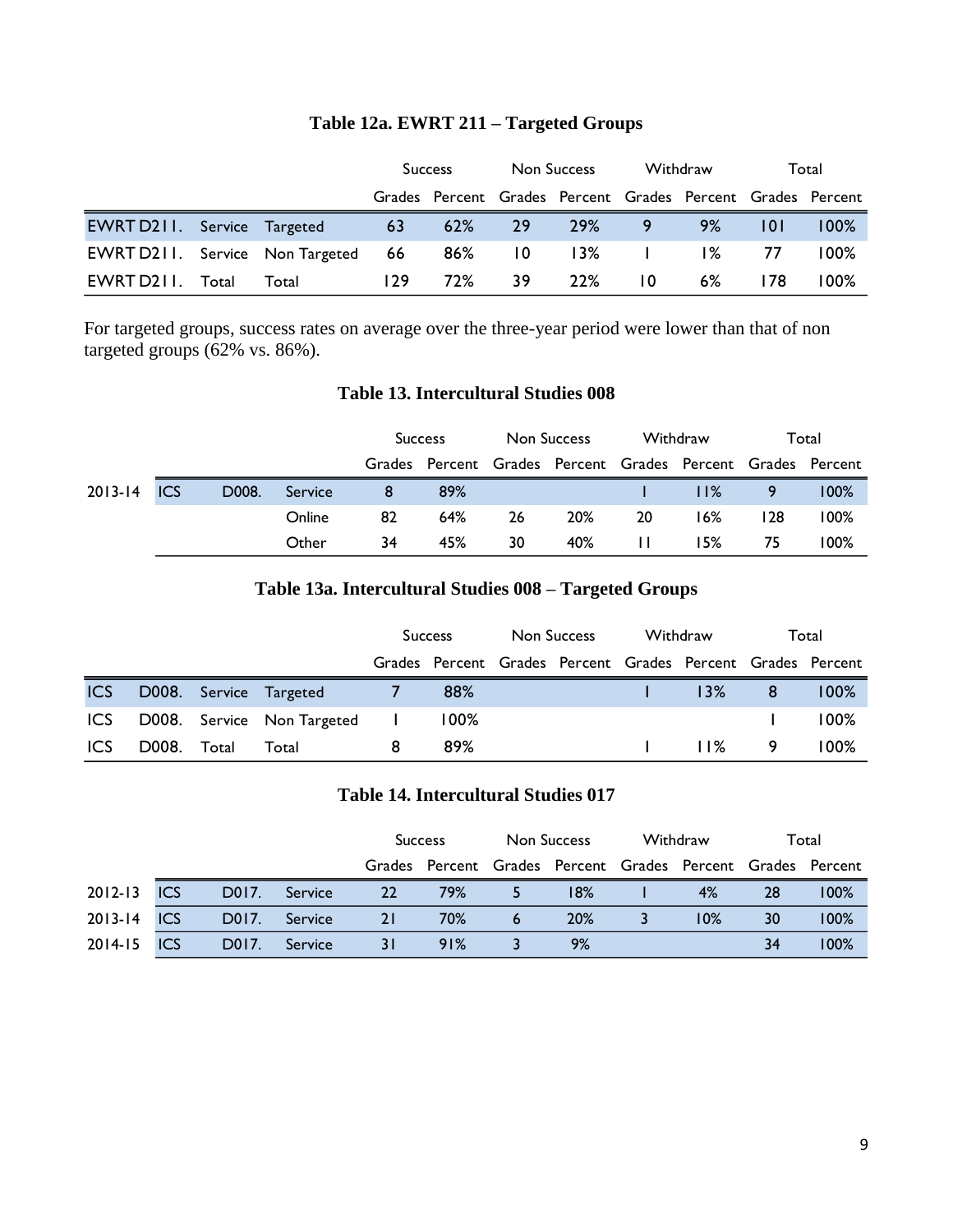|            |       |       |                                   | <b>Success</b> |        | Non Success     |                                                             | Withdraw |    | Total |         |
|------------|-------|-------|-----------------------------------|----------------|--------|-----------------|-------------------------------------------------------------|----------|----|-------|---------|
|            |       |       |                                   |                |        |                 | Grades Percent Grades Percent Grades Percent Grades Percent |          |    |       |         |
| <b>ICS</b> |       |       | D017. Service Targeted            | 39             |        | 81% 8 17%       |                                                             |          | 2% | 48    | $100\%$ |
|            |       |       | ICS D017. Service Non Targeted 35 |                |        | 80% 6           | l 4%                                                        | 3        | 7% | 44    | 100%    |
| <b>ICS</b> | D017. | Total | Total                             | 74             | $80\%$ | $\overline{14}$ | 15%                                                         | 4        | 4% | 92    | 100%    |

# **Table 14a. Intercultural Studies 017- Targeted Groups**

| <b>Table 15. Intercultural Studies 019</b> |  |                    |         |     |                |                                                                                        |     |  |       |     |         |
|--------------------------------------------|--|--------------------|---------|-----|----------------|----------------------------------------------------------------------------------------|-----|--|-------|-----|---------|
|                                            |  |                    |         |     | <b>Success</b> | Withdraw<br>Non Success<br>Grades Percent Grades Percent Grades Percent Grades Percent |     |  | Total |     |         |
|                                            |  |                    |         |     |                |                                                                                        |     |  |       |     |         |
| $2014 - 15$ ICS                            |  | D <sub>0</sub> 19. | Service | -23 | 79%            | 5.                                                                                     | 17% |  | 3%    | -29 | $100\%$ |
|                                            |  |                    |         |     |                |                                                                                        |     |  |       |     |         |

# **Table 16. Intercultural Studies 024**

|             |            |       |         |    | <b>Success</b>                                              | Non Success |    |   | Withdraw |    | Total |  |
|-------------|------------|-------|---------|----|-------------------------------------------------------------|-------------|----|---|----------|----|-------|--|
|             |            |       |         |    | Grades Percent Grades Percent Grades Percent Grades Percent |             |    |   |          |    |       |  |
| $2012 - 13$ | ICS        | D024. | Service | 25 | 93%                                                         |             |    |   | 7%       | 27 | 100%  |  |
| $2013 - 14$ | ICS        | D024. | Service | 38 | 100%                                                        |             |    |   |          | 38 | 100%  |  |
|             |            |       | Other   | 47 | 92%                                                         |             | 2% | 3 | 6%       | 51 | 100%  |  |
| $2014 - 15$ | <b>ICS</b> | D024. | Service | 33 | 100%                                                        |             |    |   |          | 33 | 100%  |  |
|             |            |       | Other   | 59 | 98%                                                         |             |    |   | 2%       | 60 | 100%  |  |

Success rates for ICS 24 Service courses were higher than all other sections in both 2013-14 and 2014- 15.

# **Table 16a. Intercultural Studies 024 – Targeted Groups**

|            |             |                                   | <b>Success</b> |         | Non Success |                                                             | Withdraw      |    | Total |         |
|------------|-------------|-----------------------------------|----------------|---------|-------------|-------------------------------------------------------------|---------------|----|-------|---------|
|            |             |                                   |                |         |             | Grades Percent Grades Percent Grades Percent Grades Percent |               |    |       |         |
| <b>ICS</b> |             | D024. Service Targeted            | -25            | $100\%$ |             |                                                             |               |    | 25    | $100\%$ |
|            |             | ICS D024. Service Non Targeted 71 |                | 97%     |             |                                                             |               | 3% | 73    | $100\%$ |
| <b>ICS</b> | D024. Total | Total                             | 96             | 98%     |             |                                                             | $\mathcal{D}$ | 2% | 98    | $100\%$ |

For targeted groups, success rates on average over the three-year period were higher than that of non targeted groups (100% vs. 97%).

|                 |                    |         | Table 17. Intercultural Studies 025 |                                                             |             |          |                |         |  |
|-----------------|--------------------|---------|-------------------------------------|-------------------------------------------------------------|-------------|----------|----------------|---------|--|
|                 |                    |         |                                     | <b>Success</b>                                              | Non Success | Withdraw | Total          |         |  |
|                 |                    |         |                                     | Grades Percent Grades Percent Grades Percent Grades Percent |             |          |                |         |  |
| $2012-13$ $ICS$ | D <sub>0</sub> 25. | Service | <sup>2</sup>                        | <b>50%</b>                                                  | <b>25%</b>  | 25%      | $\overline{4}$ | $100\%$ |  |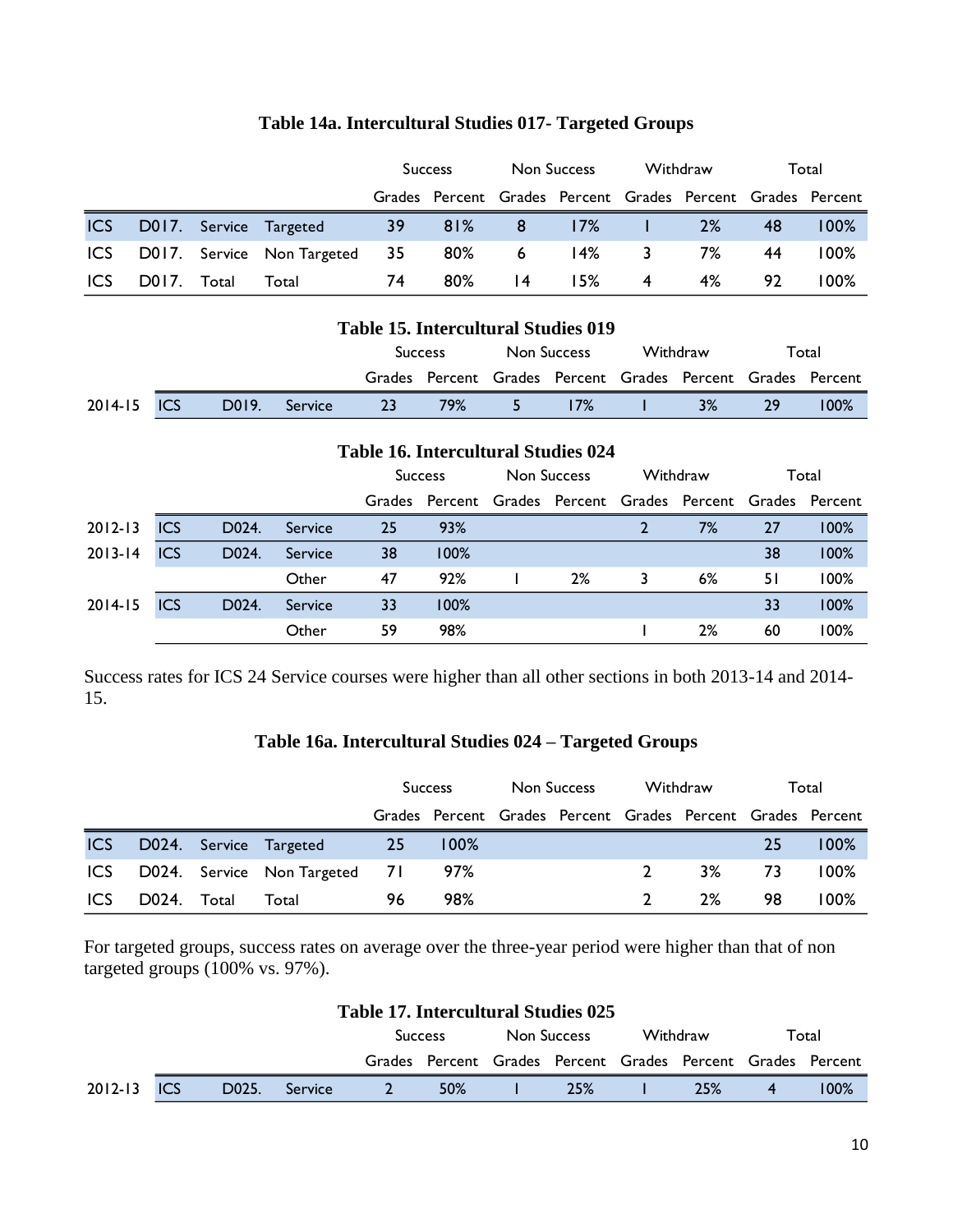|      |             |                                  | <b>Success</b> |     | Non Success |                                                             | Withdraw    |     | Total           |         |
|------|-------------|----------------------------------|----------------|-----|-------------|-------------------------------------------------------------|-------------|-----|-----------------|---------|
|      |             |                                  |                |     |             | Grades Percent Grades Percent Grades Percent Grades Percent |             |     |                 |         |
|      |             | ICS D025. Service Targeted       | $5 -$          | 63% |             | 38%                                                         |             |     | 8               | $100\%$ |
|      |             | ICS D025. Service Non Targeted 5 |                | 83% |             |                                                             |             | 17% | 6               | $100\%$ |
| ICS. | D025. Total | Total                            | 10.            |     | 71% 3       |                                                             | $21\%$ 1 7% |     | $\overline{14}$ | 100%    |

# **Table 17a. Intercultural Studies 025 – Targeted Groups**

| <b>Table 18. Intercultural Studies 027</b> |            |       |         |                 |      |             |    |                                                                  |     |                 |      |
|--------------------------------------------|------------|-------|---------|-----------------|------|-------------|----|------------------------------------------------------------------|-----|-----------------|------|
|                                            |            |       |         | <b>Success</b>  |      | Non Success |    | Withdraw                                                         |     | Total           |      |
|                                            |            |       |         |                 |      |             |    | Grades Percent Grades Percent Grades Percent Grades Percent<br>2 |     |                 |      |
| $2012 - 13$                                | ICS        | D027. | Service | 12              | 80%  |             | 7% |                                                                  | 13% | 15              | 100% |
| $2013 - 14$                                | <b>ICS</b> | D027. | Service | $\overline{10}$ | 77%  |             | 8% | $\overline{2}$                                                   | 15% | $\overline{13}$ | 100% |
|                                            |            |       | Other   | 41              | 100% |             |    |                                                                  |     | 4 <sub>1</sub>  | 100% |
| $2014 - 15$                                | <b>ICS</b> | D027. | Service | $\overline{10}$ | 91%  |             | 9% |                                                                  |     | Ш               | 100% |
|                                            |            |       | Other   | 44              | 100% |             |    |                                                                  |     | 44              | 100% |

# **Table 18a. Intercultural Studies 027 – Targeted Groups**

|            |       |       |                               | <b>Success</b> |     | Non Success  |                                                             | Withdraw |     | Total |         |
|------------|-------|-------|-------------------------------|----------------|-----|--------------|-------------------------------------------------------------|----------|-----|-------|---------|
|            |       |       |                               |                |     |              | Grades Percent Grades Percent Grades Percent Grades Percent |          |     |       |         |
| <b>ICS</b> |       |       | D027. Service Targeted        | 1777%          |     | $\sim$ 2     | 9%                                                          | 3        | 14% | 22    | 100%    |
| <b>ICS</b> |       |       | D027. Service Non Targeted 15 |                | 88% | $\mathbf{I}$ | 6%                                                          |          | 6%  | 17    | $100\%$ |
| <b>ICS</b> | D027. | Total | Total                         | 32             | 82% | 3            | 8%                                                          | 4        | 10% | 39    | $100\%$ |

# **Table 19. Intercultural Studies 030**

|             |       |         | <b>Success</b>                                              |     | Non Success     |        | Withdraw |     | Total |         |
|-------------|-------|---------|-------------------------------------------------------------|-----|-----------------|--------|----------|-----|-------|---------|
|             |       |         | Grades Percent Grades Percent Grades Percent Grades Percent |     |                 |        |          |     |       |         |
| 2014-15 ICS | D030. | Service | 25                                                          | 63% | $\overline{12}$ | $30\%$ | 3        | 8%  | 40    | 100%    |
|             |       | Other   | 73                                                          | 66% | -23             | 21%    | 14       | 13% | 110   | $100\%$ |

# **Table 20. Intercultural Studies 031**

|             |       |         | <b>Success</b> |                                                             | Non Success |     | Withdraw |     | Total |      |
|-------------|-------|---------|----------------|-------------------------------------------------------------|-------------|-----|----------|-----|-------|------|
|             |       |         |                | Grades Percent Grades Percent Grades Percent Grades Percent |             |     |          |     |       |      |
| 2014-15 ICS | D031. | Service | 23             | 88%                                                         |             | 12% |          |     | 26    | 100% |
|             |       | Other   | 22             | 58%                                                         |             | 24% |          | 18% | -38   | 100% |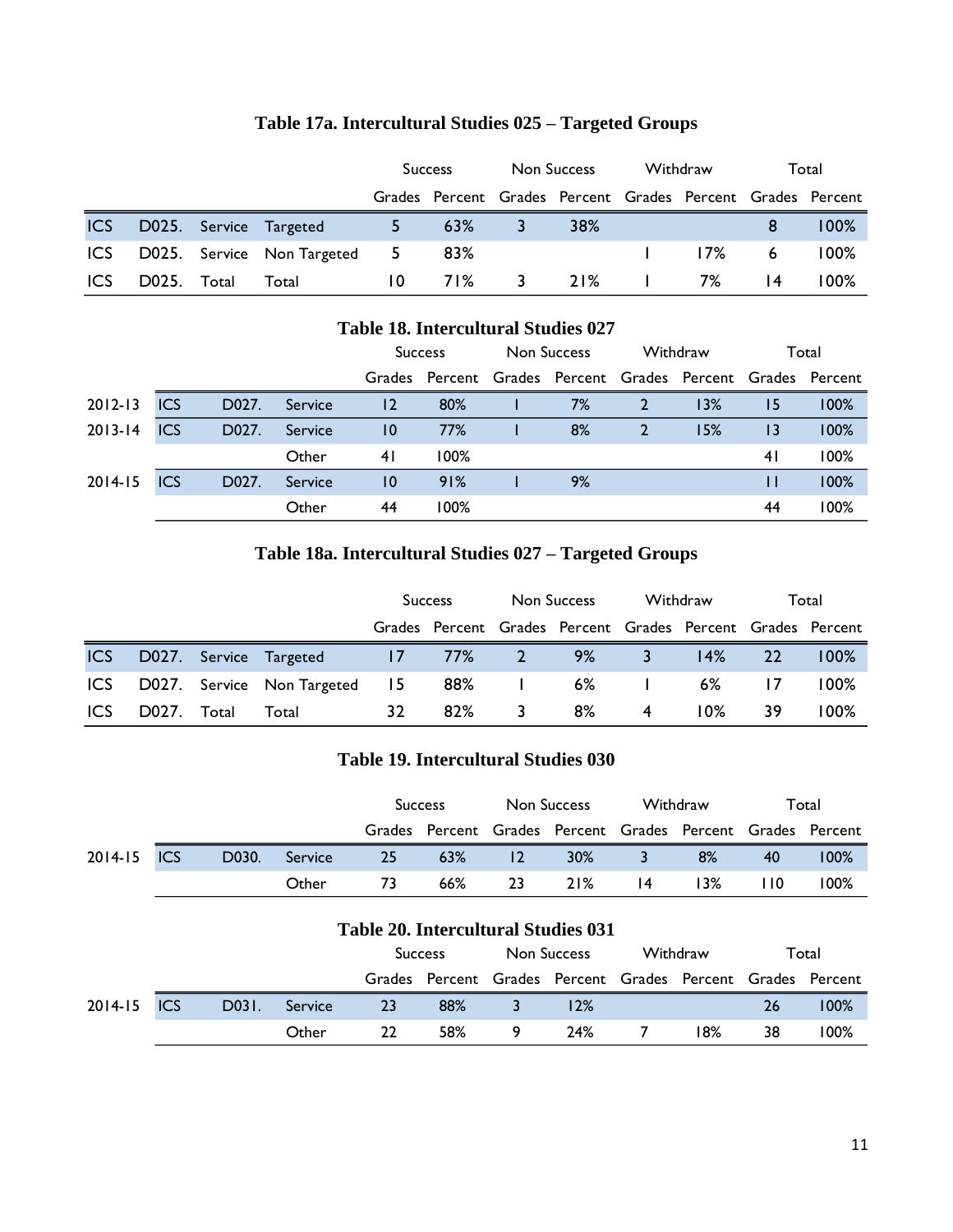|             | TWO TELL THREE CHILLEN DEMONDED A DO LI |               |       |                                                             |         |             |      |          |  |  |       |  |  |
|-------------|-----------------------------------------|---------------|-------|-------------------------------------------------------------|---------|-------------|------|----------|--|--|-------|--|--|
|             |                                         |               |       | <b>Success</b>                                              |         | Non Success |      | Withdraw |  |  | Total |  |  |
|             |                                         |               |       | Grades Percent Grades Percent Grades Percent Grades Percent |         |             |      |          |  |  |       |  |  |
| $2012 - 13$ | <b>ICS</b>                              | D080W Service |       |                                                             |         |             | 100% |          |  |  | 100%  |  |  |
|             |                                         |               | Other |                                                             | $100\%$ |             |      |          |  |  | 100%  |  |  |
| 2014-15     | <b>ICS</b>                              | D080W Service |       |                                                             | 100%    |             |      |          |  |  | 100%  |  |  |
|             |                                         |               | Other |                                                             | 100%    |             |      |          |  |  | 100%  |  |  |

# **Table 21. Intercultural Studies 080W**

# **Table 21a. Intercultural Studies 080W – Targeted Groups**

|            |                              |       | <b>Success</b>                                              |  | Non Success |         | Withdraw |  | Total |         |
|------------|------------------------------|-------|-------------------------------------------------------------|--|-------------|---------|----------|--|-------|---------|
|            |                              |       | Grades Percent Grades Percent Grades Percent Grades Percent |  |             |         |          |  |       |         |
| <b>ICS</b> | D080W Service Targeted       |       |                                                             |  |             | $100\%$ |          |  |       | $100\%$ |
| <b>ICS</b> | D080W Service Non Targeted 2 |       | $100\%$                                                     |  |             |         |          |  |       | $100\%$ |
| <b>ICS</b> | D080W Total                  | Total | 67%                                                         |  |             | 33%     |          |  |       | $100\%$ |

### **Table 22. Intercultural Studies 080X**

|             |            |       |         | <b>Success</b> |                                                             | <b>Non Success</b> |     | Withdraw |     | Total |      |
|-------------|------------|-------|---------|----------------|-------------------------------------------------------------|--------------------|-----|----------|-----|-------|------|
|             |            |       |         |                | Grades Percent Grades Percent Grades Percent Grades Percent |                    |     |          |     |       |      |
| $2012 - 13$ | <b>ICS</b> | D080X | Service | $\overline{2}$ | 92%                                                         |                    | 8%  |          |     | 13    | 100% |
|             |            |       | Other   | 36             | 97%                                                         |                    |     |          | 3%  | 37    | 100% |
| $2013 - 14$ | <b>ICS</b> | D080X | Service | $\overline{4}$ | 57%                                                         | 2                  | 29% |          | 14% |       | 100% |
|             |            |       | Other   | 10             | 71%                                                         | 3                  | 21% |          | 7%  | 14    | 100% |
| $2014 - 15$ | <b>ICS</b> | D080X | Service |                | 50%                                                         |                    | 50% |          |     | 2     | 100% |
|             |            |       | Other   | 18             | 78%                                                         | 4                  | 17% |          | 4%  | 23    | 100% |

# **Table 22a. Intercultural Studies 080X – Targeted Groups**

|            |                               |       | <b>Success</b> |     | Non Success |                                                             | Withdraw |    | Total |         |
|------------|-------------------------------|-------|----------------|-----|-------------|-------------------------------------------------------------|----------|----|-------|---------|
|            |                               |       |                |     |             | Grades Percent Grades Percent Grades Percent Grades Percent |          |    |       |         |
| <b>ICS</b> | D080X Service Targeted        |       | $6 -$          | 67% |             | 33%                                                         |          |    |       | $100\%$ |
| <b>ICS</b> | D080X Service Non Targeted 11 |       |                | 85% |             | 8%                                                          |          | 8% | 13    | $100\%$ |
| <b>ICS</b> | D080X Total                   | Total | 17             | 77% | 4           | 18%                                                         |          | 5% | -22   | 100%    |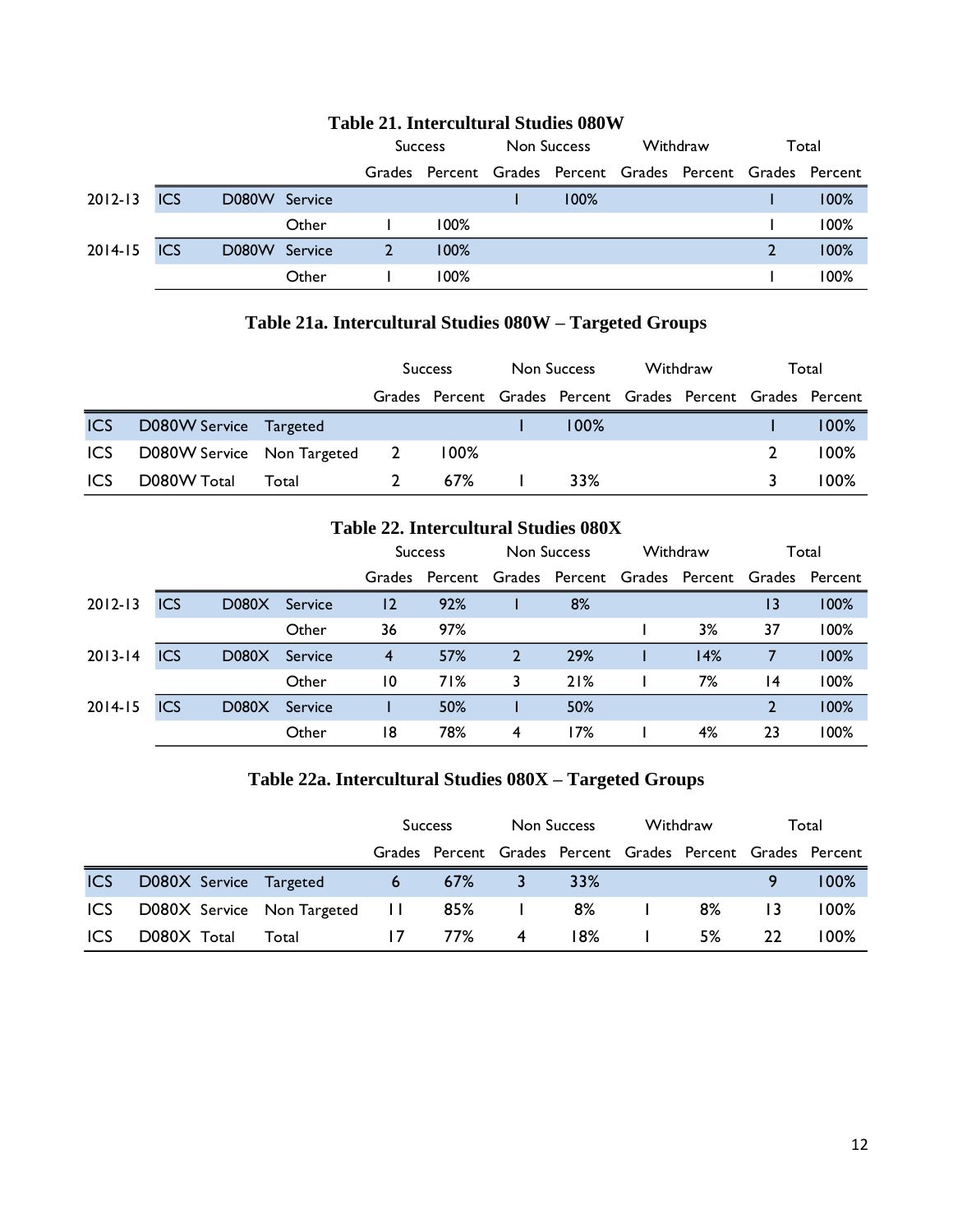|             |            |               |       | <b>Success</b>                                              |         | Non Success |     | Withdraw |     | Total   |         |
|-------------|------------|---------------|-------|-------------------------------------------------------------|---------|-------------|-----|----------|-----|---------|---------|
|             |            |               |       | Grades Percent Grades Percent Grades Percent Grades Percent |         |             |     |          |     |         |         |
| 2013-14 ICS |            | D081X Service |       | <u>3.</u>                                                   | 25%     |             | 58% | 2        | 17% | $12 \,$ | $100\%$ |
|             |            |               | Other |                                                             | $100\%$ |             |     |          |     |         | 100%    |
| 2014-15     | <b>ICS</b> | D081X Service |       |                                                             | 88%     |             |     |          | 13% |         | $100\%$ |

# **Table 23. Intercultural Studies 081X**

# **Table 24. Intercultural Studies 081W**

|             |               | <b>Success</b>                                              |         | Non Success |  | Withdraw |  | Total |         |
|-------------|---------------|-------------------------------------------------------------|---------|-------------|--|----------|--|-------|---------|
|             |               | Grades Percent Grades Percent Grades Percent Grades Percent |         |             |  |          |  |       |         |
| 2014-15 ICS | D081W Service | $\sim$ 3 $\sim$                                             | $100\%$ |             |  |          |  |       | $100\%$ |
|             | Other         | $100\%$<br>$\overline{2}$                                   |         |             |  |          |  |       | 100%    |

# **Table 25. International Studies 008**

|         |             |       |         | <b>Success</b> |                                                             | Non Success  |     | Withdraw |       | Total |         |
|---------|-------------|-------|---------|----------------|-------------------------------------------------------------|--------------|-----|----------|-------|-------|---------|
|         |             |       |         |                | Grades Percent Grades Percent Grades Percent Grades Percent |              |     |          |       |       |         |
| 2012-13 | <b>INTL</b> | D008. | Service | 4              | 78%                                                         | 3            | 17% |          | $6\%$ | -18   | $100\%$ |
|         |             |       | Other   | 40%            |                                                             | $\mathbf{I}$ | 20% | - 2      | 40%   | -5.   | $100\%$ |

# **Table 25a. International Studies 008 – Targeted Groups**

|      |             |                                   | <b>Success</b> |     | Non Success |                                                             | Withdraw |        | Total |         |
|------|-------------|-----------------------------------|----------------|-----|-------------|-------------------------------------------------------------|----------|--------|-------|---------|
|      |             |                                   |                |     |             | Grades Percent Grades Percent Grades Percent Grades Percent |          |        |       |         |
|      |             | INTL D008. Service Targeted       | $6 -$          | 75% | -27         | <b>25%</b>                                                  |          |        | 8     | $100\%$ |
|      |             | INTL D008. Service Non Targeted 8 |                |     |             | 80%   10%                                                   |          | $10\%$ | 10    | $100\%$ |
| INTL | D008. Total | Total                             | 14             | 78% | 3           | $17\%$                                                      |          | $6\%$  | 18    | 100%    |

# **Table 26. Philosophy 017**

|              |             |       |         | <b>Success</b>                                              |     | Non Success |     | Withdraw |     | Total |         |
|--------------|-------------|-------|---------|-------------------------------------------------------------|-----|-------------|-----|----------|-----|-------|---------|
|              |             |       |         | Grades Percent Grades Percent Grades Percent Grades Percent |     |             |     |          |     |       |         |
| 2012-13      | <b>PHIL</b> | D017. | Service | 16                                                          | 84% |             | 5%  |          | 11% |       | $100\%$ |
| 2013-14 PHIL |             | D017. | Service |                                                             | 79% |             | 7%  |          | 14% | 14    | 100%    |
| 2014-15      | <b>PHIL</b> | D017. | Service | 71%<br>15                                                   |     |             | 14% |          | 14% | 21    | 100%    |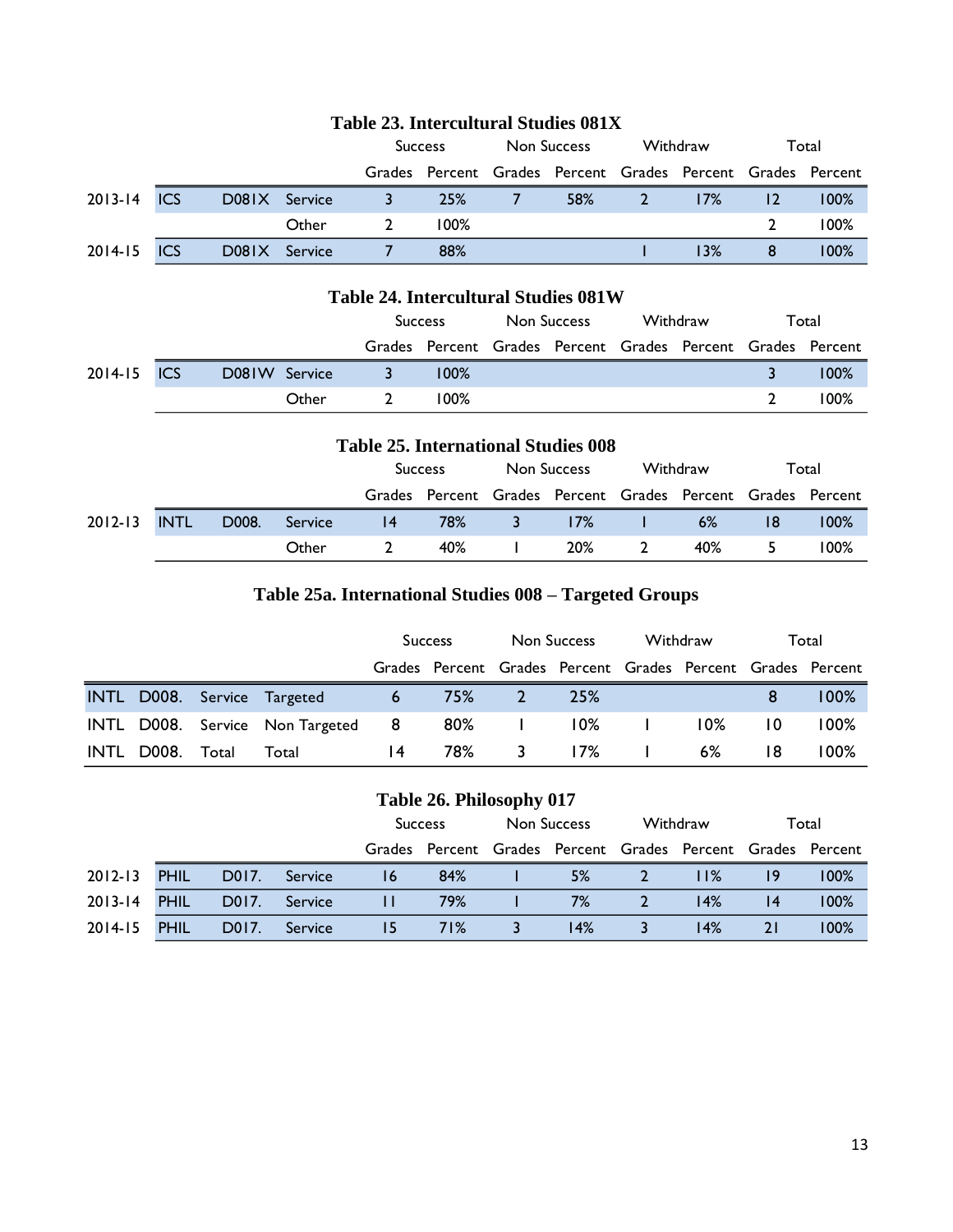|             |             |                                    | <b>Success</b> |            | Non Success |                                                             | Withdraw                   |        | Total     |         |
|-------------|-------------|------------------------------------|----------------|------------|-------------|-------------------------------------------------------------|----------------------------|--------|-----------|---------|
|             |             |                                    |                |            |             | Grades Percent Grades Percent Grades Percent Grades Percent |                            |        |           |         |
|             |             | PHIL D017. Service Targeted        |                | $14$ 82% 2 |             | 12%                                                         | and the state of the state | 6%     | <b>TZ</b> | $100\%$ |
|             |             | PHIL D017. Service Non Targeted 28 |                |            | 76% 3       | 8%                                                          | 6                          | $16\%$ | 37        | $100\%$ |
| <b>PHIL</b> | D017. Total | Total                              | 42             | 78%        | 5.          |                                                             | 9% 7                       | $13\%$ | 54        | 100%    |

### **Table 26a. Philosophy 017 – Targeted Groups**

|             | <b>Table 27. Political Science 001</b> |       |                |                |         |     |                |        |          |       |                |  |
|-------------|----------------------------------------|-------|----------------|----------------|---------|-----|----------------|--------|----------|-------|----------------|--|
|             |                                        |       |                | <b>Success</b> |         |     | Non Success    |        | Withdraw | Total |                |  |
|             |                                        |       |                | <b>Grades</b>  | Percent |     | Grades Percent | Grades | Percent  |       | Grades Percent |  |
| $2012 - 13$ | <b>POLI</b>                            | D001. | Service        | 779            | 67%     | 217 | 19%            | 163    | 14%      | 1,159 | 100%           |  |
|             |                                        |       | Online         | 252            | 66%     | 53  | 14%            | 79     | 21%      | 384   | 100%           |  |
|             |                                        |       | Other          | 1,045          | 64%     | 374 | 23%            | 203    | 13%      | 1,622 | 100%           |  |
| $2013 - 14$ | <b>POLI</b>                            | D001. | <b>Service</b> | 936            | 74%     | 201 | 16%            | 124    | 10%      | 1,261 | 100%           |  |
|             |                                        |       | Online         | 220            | 59%     | 66  | 18%            | 84     | 23%      | 370   | 100%           |  |
|             |                                        |       | Other          | 999            | 71%     | 288 | 20%            | 125    | 9%       | 1,412 | 100%           |  |
| $2014 - 15$ | <b>POLI</b>                            | D001. | <b>Service</b> | 816            | 74%     | 159 | 14%            | 130    | 12%      | 1,105 | 100%           |  |
|             |                                        |       | Online         | 240            | 56%     | 63  | 15%            | 128    | 30%      | 431   | 100%           |  |
|             |                                        |       | Other          | 1,131          | 74%     | 266 | 17%            | 124    | 8%       | 1,521 | 100%           |  |

Success rates for Service courses in POLI001 were higher than the online sections and all other sections in all three years at 67% in 2012-13 and 74% in 2013-14. Success rates in 2014-15 were 74% for both Service and online sections. Withdraw rates were much lower in Services courses than online course in all three years.

# **Table 27a. Political Science 001 – Targeted Groups**

|      |             |                                                       | <b>Success</b> |     | Non Success |                                                             | Withdraw |       | Total     |         |
|------|-------------|-------------------------------------------------------|----------------|-----|-------------|-------------------------------------------------------------|----------|-------|-----------|---------|
|      |             |                                                       |                |     |             | Grades Percent Grades Percent Grades Percent Grades Percent |          |       |           |         |
|      |             | POLI D001. Service Targeted                           | 960 —          |     |             | 64% 311 21% 224                                             |          |       | 15% 1.495 | $100\%$ |
|      |             | POLI D001. Service Non-Targeted 1,572 77% 265 13% 193 |                |     |             |                                                             |          | 10% l | 2.030     | $100\%$ |
| POLI | D001. Total | Total                                                 | 2.532          | 72% | 576         | $16\%$ 417                                                  |          | 12%   | 3.525     | $100\%$ |

For targeted groups, success rates on average over the three-year period were lower than that of non targeted groups (64% vs. 77%).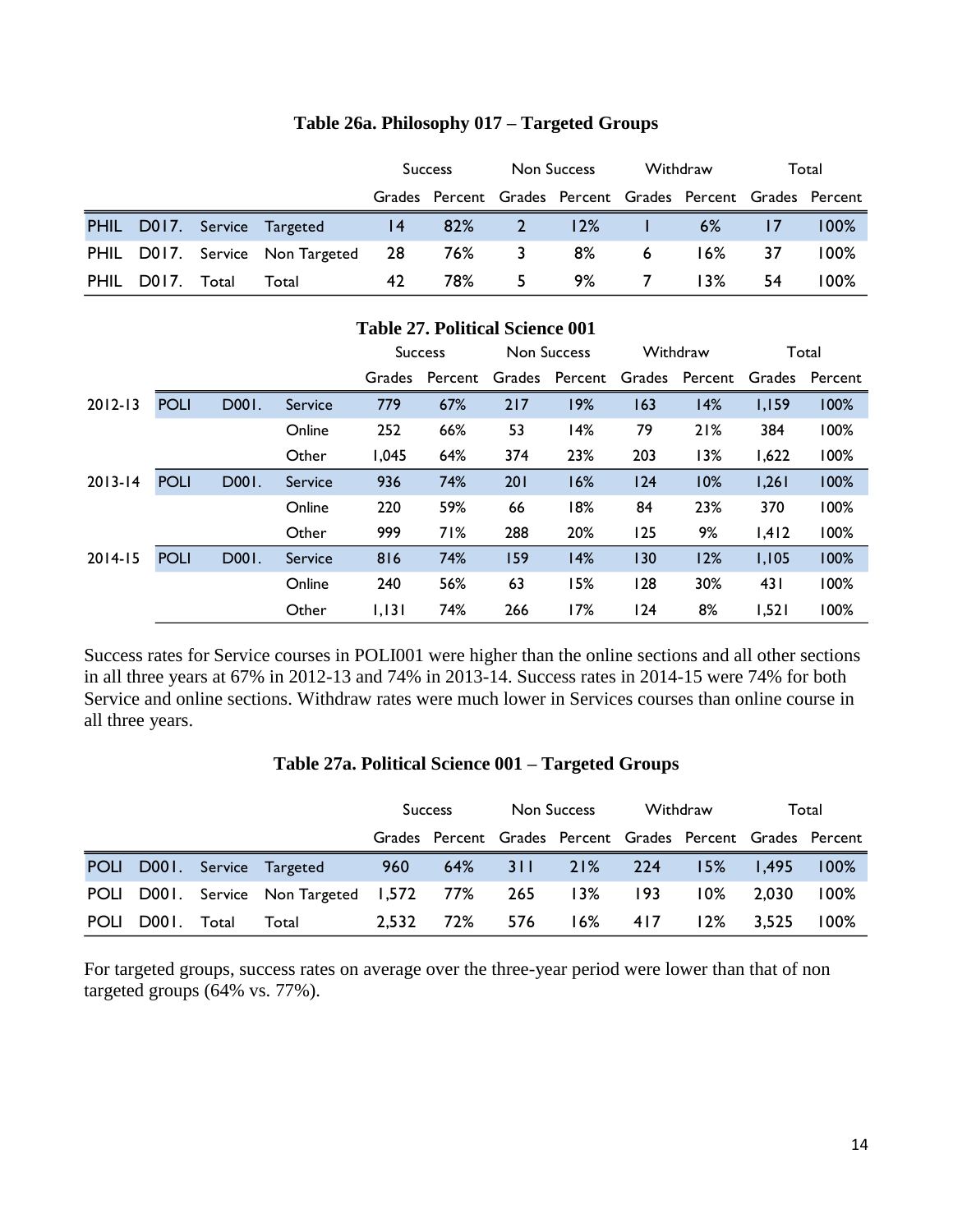| <b>Table 28. Political Science 015</b> |  |                    |         |   |                                                             |  |             |   |          |           |      |
|----------------------------------------|--|--------------------|---------|---|-------------------------------------------------------------|--|-------------|---|----------|-----------|------|
|                                        |  |                    |         |   | <b>Success</b>                                              |  | Non Success |   | Withdraw | Total     |      |
|                                        |  |                    |         |   | Grades Percent Grades Percent Grades Percent Grades Percent |  |             |   |          |           |      |
| 2012-13 POLI                           |  | D015.              | Service | 4 | 67%                                                         |  | l 4%        | 4 | 19%      | <b>21</b> | 100% |
| 2014-15 POLI                           |  | D <sub>0</sub> 15. | Service |   | 65%                                                         |  | 35%         |   |          | 26        | 100% |

# **Table 28a. Political Science 015 – Targeted Groups**

|             |             |                                    | <b>Success</b> |        | Non Success |                                                             | Withdraw       |     | Total |         |
|-------------|-------------|------------------------------------|----------------|--------|-------------|-------------------------------------------------------------|----------------|-----|-------|---------|
|             |             |                                    |                |        |             | Grades Percent Grades Percent Grades Percent Grades Percent |                |     |       |         |
|             |             | POLI D015. Service Targeted        | 8              | 42% 7  |             | 37%                                                         | $\overline{4}$ | 21% |       | $100\%$ |
|             |             | POLI D015. Service Non Targeted 23 |                | 82%    | -5.         | 18%                                                         |                |     | 28    | $100\%$ |
| <b>POLI</b> | D015. Total | Total                              | 3 I            | $66\%$ | 12          | 26%                                                         | 4              | 9%  | 47    | 100%    |

# **Table 29. Political Science 017**

|              |             |       |         | <b>Success</b> |                                                             | Non Success |    | Withdraw |     | Total |         |
|--------------|-------------|-------|---------|----------------|-------------------------------------------------------------|-------------|----|----------|-----|-------|---------|
|              |             |       |         |                | Grades Percent Grades Percent Grades Percent Grades Percent |             |    |          |     |       |         |
| 2012-13      | <b>POLI</b> | D017. | Service | 26             | 79%                                                         |             | 9% | 4        | 12% | 33    | 100%    |
| 2013-14 POLI |             | D017. | Service | $\overline{2}$ | 67%                                                         |             | 6% |          | 28% | 18    | $100\%$ |
| 2014-15      | <b>POLI</b> | D017. | Service | 27             | 84%                                                         |             | 9% |          | 6%  | 32    | 100%    |

# **Table 29a. Political Science 017 – Targeted Groups**

|             |       |       |                                    | <b>Success</b> |        | Non Success |                                                             | Withdraw       |        | Total |         |
|-------------|-------|-------|------------------------------------|----------------|--------|-------------|-------------------------------------------------------------|----------------|--------|-------|---------|
|             |       |       |                                    |                |        |             | Grades Percent Grades Percent Grades Percent Grades Percent |                |        |       |         |
|             |       |       | POLI D017. Service Targeted        | 30             | $83\%$ | $\sim$ 3    | 8%                                                          | $\blacksquare$ | 8%     | 36    | 100%    |
|             |       |       | POLI D017. Service Non Targeted 35 |                | 74%    | $-4$        | 9%                                                          | 8              | $17\%$ | 47    | $100\%$ |
| <b>POLI</b> | D017. | Total | Total                              | 65             | 78%.   | 7           | 8%                                                          | $\mathbf{H}$   | $13\%$ | 83    | 100%    |

## **Table 30. Psychology 008**

|             |             |       |         |                                                             | <b>Success</b> | Non Success |     | Withdraw |     | Total |      |
|-------------|-------------|-------|---------|-------------------------------------------------------------|----------------|-------------|-----|----------|-----|-------|------|
|             |             |       |         | Grades Percent Grades Percent Grades Percent Grades Percent |                |             |     |          |     |       |      |
| $2012 - 13$ | <b>PSYC</b> | D008. | Service | 53                                                          | 54%            | 29          | 30% | 16       | 16% | 98    | 100% |
|             |             |       | Other   | 268                                                         | 80%            | 38          | 11% | 28       | 8%  | 334   | 100% |
| $2013 - 14$ | <b>PSYC</b> | D008. | Service | 66                                                          | 77%            |             | 13% | 9        | 10% | 86    | 100% |
|             |             |       | Other   | 237                                                         | 70%            | 71          | 21% | 29       | 9%  | 337   | 100% |
| $2014 - 15$ | <b>PSYC</b> | D008. | Service | 66                                                          | 69%            | 16          | 17% | 13       | 14% | 95    | 100% |
|             |             |       | Other   | 287                                                         | 78%            | 56          | 15% | 23       | 6%  | 366   | 100% |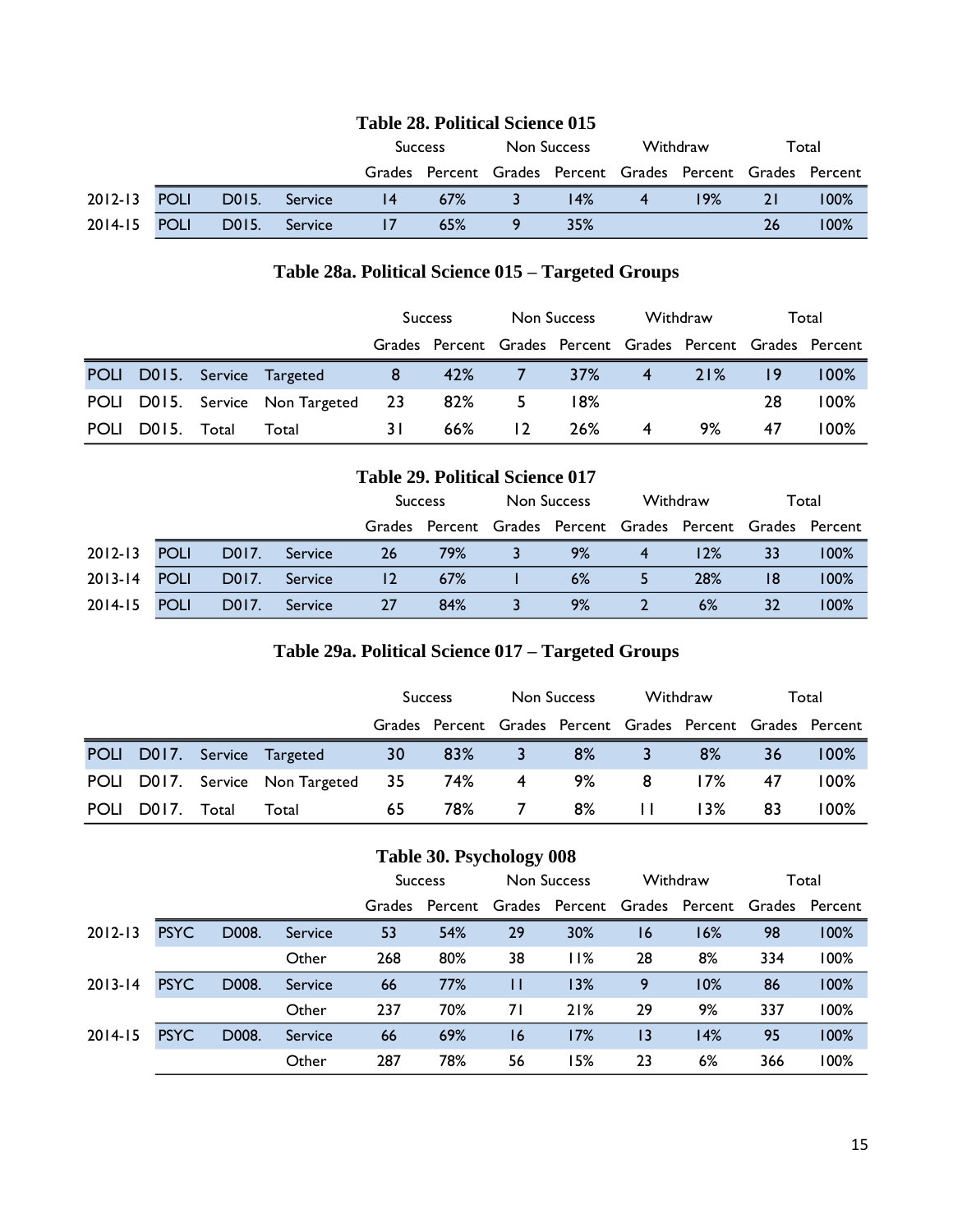In all three years, withdraw rates for PSYC008 were higher than all other sections. However, success rates were higher for Service sections than all other sections in 2013-14, but lower in 2012-13 and 2014- 15.

|                  |                                            | <b>Success</b> |        | Non Success |                                                             | Withdraw |      | Total |         |
|------------------|--------------------------------------------|----------------|--------|-------------|-------------------------------------------------------------|----------|------|-------|---------|
|                  |                                            |                |        |             | Grades Percent Grades Percent Grades Percent Grades Percent |          |      |       |         |
|                  | PSYC D008. Service Targeted                | 63             | 59% 29 |             | 27%                                                         | -15      | 14%  | 107   | $100\%$ |
|                  | PSYC D008. Service Non Targeted 122 71% 27 |                |        |             | $16\%$                                                      | -23      | 13%  | 172   | $100\%$ |
| PSYC D008. Total | Total                                      | 185            | 66%    | 56          | 20%                                                         | 38       | l 4% | -279  | 100%    |

# **Table 30a. Psychology 008 – Targeted Groups**

For targeted groups, success rates on average over the three-year period were lower than that of non targeted groups (59% vs. 71%).

| <b>Table 31. Sociology 080W</b> |      |               |       |                |                                                             |             |  |          |         |       |      |
|---------------------------------|------|---------------|-------|----------------|-------------------------------------------------------------|-------------|--|----------|---------|-------|------|
|                                 |      |               |       | <b>Success</b> |                                                             | Non Success |  | Withdraw |         | Total |      |
|                                 |      |               |       |                | Grades Percent Grades Percent Grades Percent Grades Percent |             |  |          |         |       |      |
| $2012 - 13$                     | SOSC | D080W Service |       |                | 100%                                                        |             |  |          |         |       | 100% |
|                                 |      |               | Other |                |                                                             |             |  |          | $100\%$ |       | 100% |
| $2013 - 14$                     | SOSC | D080W Service |       |                | 100%                                                        |             |  |          |         |       | 100% |
|                                 |      |               | Other |                | 100%                                                        |             |  |          |         |       | 100% |

### **Table 31a. Sociology 080W - Targeted Groups**

|                                   |       | <b>Success</b> |                                                             | Non Success |  | Withdraw |  | Total |         |
|-----------------------------------|-------|----------------|-------------------------------------------------------------|-------------|--|----------|--|-------|---------|
|                                   |       |                | Grades Percent Grades Percent Grades Percent Grades Percent |             |  |          |  |       |         |
| SOSC D080W Service Non Targeted 2 |       |                | $100\%$                                                     |             |  |          |  |       | 100%    |
| SOSC D080W Total                  | Total | $\mathcal{L}$  | 100%                                                        |             |  |          |  |       | $100\%$ |

### **Table 32. Sociology 080X**

|              |             |               |       | <b>Success</b>                                              |      | Non Success |     | Withdraw |     | Total |      |
|--------------|-------------|---------------|-------|-------------------------------------------------------------|------|-------------|-----|----------|-----|-------|------|
|              |             |               |       | Grades Percent Grades Percent Grades Percent Grades Percent |      |             |     |          |     |       |      |
| $2012 - 13$  | <b>SOSC</b> | D080X Service |       | -57                                                         | 71%  |             | 14% |          | 14% |       | 100% |
|              |             |               | Other | 8                                                           | 80%  | 2           | 20% |          |     | 10    | 100% |
| 2013-14 SOSC |             | D080X Service |       | 2                                                           | 100% |             |     |          |     |       | 100% |
|              |             |               | Other | 9                                                           | 82%  |             | 18% |          |     |       | 100% |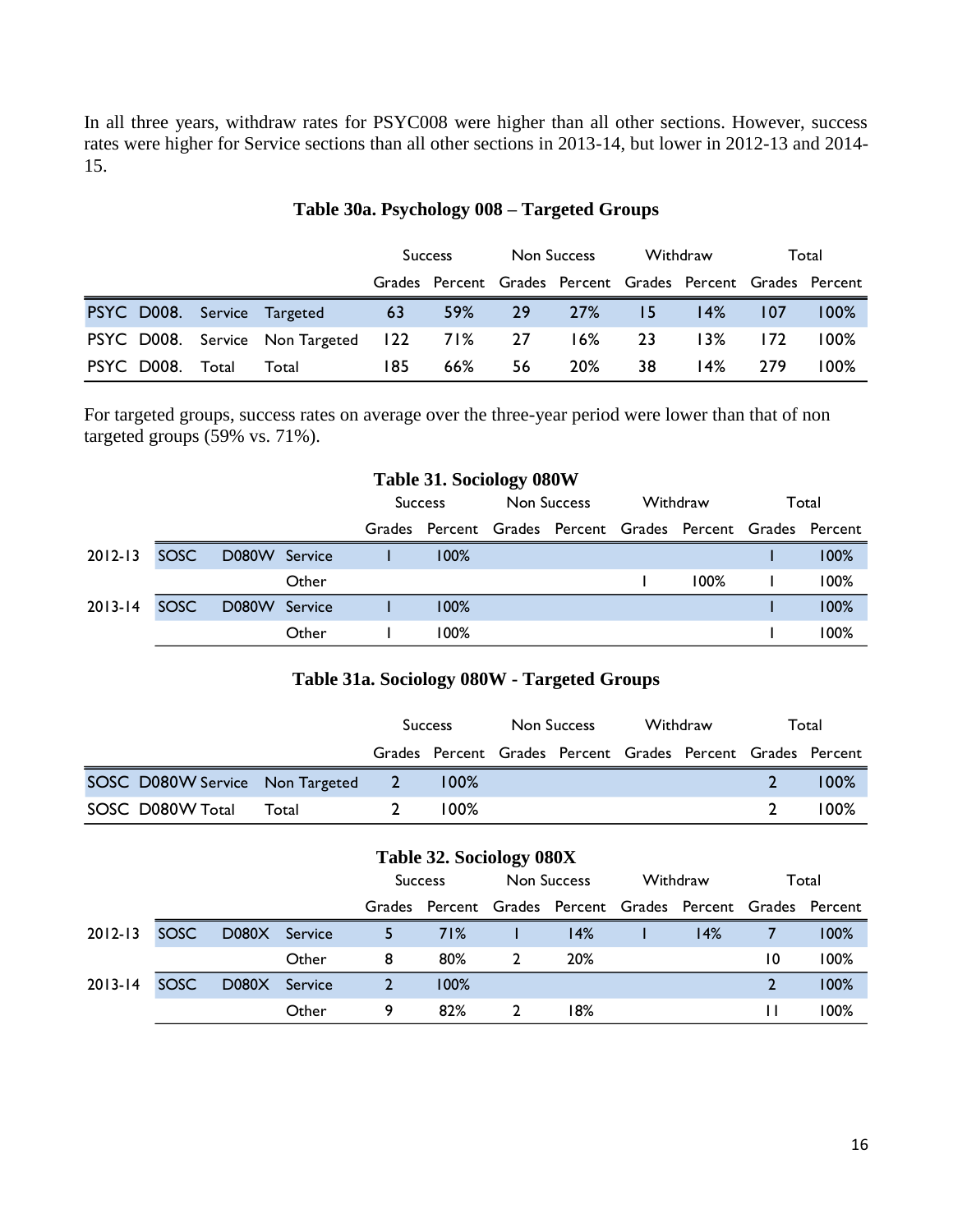|     |      |        |            | Non Success<br><b>Success</b> |      | Withdraw |        | Total |        |       |        |
|-----|------|--------|------------|-------------------------------|------|----------|--------|-------|--------|-------|--------|
|     |      |        |            | Grade<br>Percen               |      | Grade    | Percen | Grade | Percen | Grade | Percen |
|     |      |        |            | s                             |      | s        |        | S     |        | S     |        |
| SOS | D080 | Servic |            |                               |      |          |        |       |        |       |        |
|     | X    | e      | Targeted   |                               | 100% |          |        |       |        | 2     | 100%   |
| SOS | D080 | Servic | <b>Non</b> |                               |      |          |        |       |        |       |        |
|     | Х    | e      | Targeted   |                               | 71%  |          | 14%    |       | 14%    |       | 100%   |
| SOS | D080 |        |            |                               |      |          |        |       |        |       |        |
|     | X    | Total  | Total      |                               | 78%  |          | 11%    |       | 11%    | 9     | 100%   |

# **Table 32a. Sociology 080X – Targeted Groups**

| Table 33. Sociology 080Z |             |       |         |                               |                                                             |          |        |                |     |                |      |
|--------------------------|-------------|-------|---------|-------------------------------|-------------------------------------------------------------|----------|--------|----------------|-----|----------------|------|
|                          |             |       |         | Non Success<br><b>Success</b> |                                                             | Withdraw |        | Total          |     |                |      |
|                          |             |       |         |                               | Grades Percent Grades Percent Grades Percent Grades Percent |          |        |                |     |                |      |
| $2012 - 13$              | SOSC        | D080Z | Service | 4                             | 88%                                                         |          |        | 2              | 13% | 16             | 100% |
|                          |             |       | Other   | 18                            | 90%                                                         | 2        | $10\%$ |                |     | 20             | 100% |
| $2013 - 14$              | SOSC        | D080Z | Service | $\overline{2}$                | 100%                                                        |          |        |                |     | $\overline{2}$ | 100% |
|                          |             |       | Other   | 5                             | 63%                                                         |          | 13%    | $\overline{2}$ | 25% | 8              | 100% |
| $2014 - 15$              | <b>SOSC</b> | D080Z | Service | 8                             | 100%                                                        |          |        |                |     | 8              | 100% |
|                          |             |       | Other   | 5                             | 63%                                                         |          | 13%    | $\overline{2}$ | 25% | 8              | 100% |

# **Table 33a. Sociology 080Z – Targeted Groups**

|                  |                                    | <b>Success</b> |                                                             | Non Success |  | Withdraw      |     | Total |         |
|------------------|------------------------------------|----------------|-------------------------------------------------------------|-------------|--|---------------|-----|-------|---------|
|                  |                                    |                | Grades Percent Grades Percent Grades Percent Grades Percent |             |  |               |     |       |         |
|                  | SOSC D080Z Service Targeted        |                | $100\%$                                                     |             |  |               |     |       | $100\%$ |
|                  | SOSC D080Z Service Non Targeted 15 |                | 88%                                                         |             |  | $\mathcal{L}$ | 12% | 17    | $100\%$ |
| SOSC D080Z Total | Total                              | 24             | 92%                                                         |             |  |               | 8%  | 26    | $100\%$ |

# **Table 34. Sociology 082Z**

|              |               |       |   | <b>Success</b>                                              | Non Success |  | Withdraw |  | Total |      |
|--------------|---------------|-------|---|-------------------------------------------------------------|-------------|--|----------|--|-------|------|
|              |               |       |   | Grades Percent Grades Percent Grades Percent Grades Percent |             |  |          |  |       |      |
| 2013-14 SOSC | D082Z Service |       |   | $100\%$                                                     |             |  |          |  |       | 100% |
|              |               | Other | 2 | $100\%$                                                     |             |  |          |  |       | 100% |
| 2014-15 SOSC | D082Z Service |       |   | 100%                                                        |             |  |          |  |       | 100% |
|              |               | Other |   | $100\%$                                                     |             |  |          |  |       | 100% |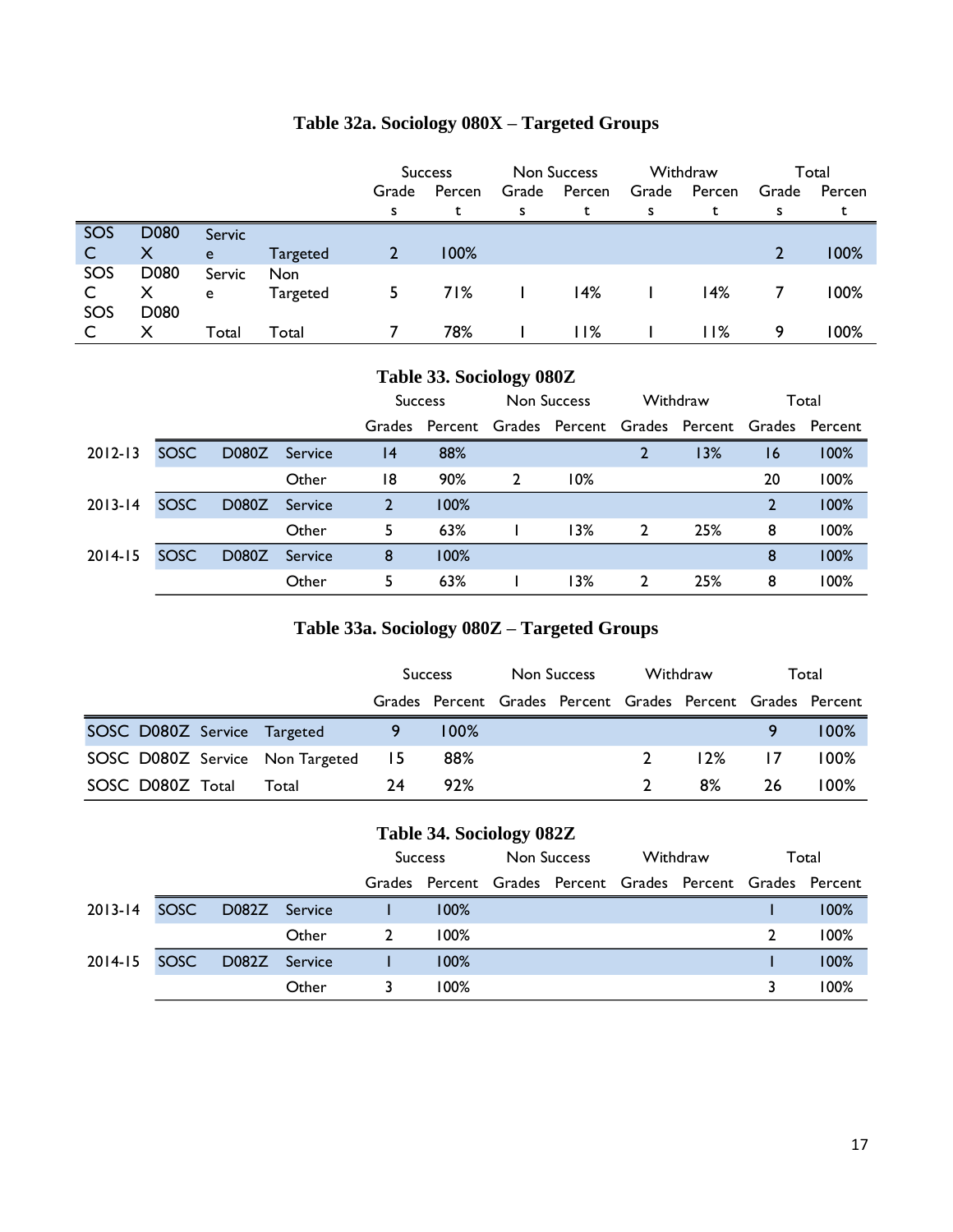|             |             |       |         |                | Table 35. Speech 015                                        |             |    |          |    |       |      |
|-------------|-------------|-------|---------|----------------|-------------------------------------------------------------|-------------|----|----------|----|-------|------|
|             |             |       |         | <b>Success</b> |                                                             | Non Success |    | Withdraw |    | Total |      |
|             |             |       |         |                | Grades Percent Grades Percent Grades Percent Grades Percent |             |    |          |    |       |      |
| $2013 - 14$ | <b>SPCH</b> | D015. | Service | 19             | 95%                                                         |             | 5% |          |    | 20    | 100% |
|             |             |       | Other   | 206            | 96%                                                         |             | 3% |          | 0% | 214   | 100% |
| $2014 - 15$ | <b>SPCH</b> | D015. | Service | 27             | 96%                                                         |             |    |          | 4% | 28    | 100% |
|             |             |       | Other   | 209            | 97%                                                         |             | 1% | 4        | 2% | 216   | 100% |

Service sections of SPCH015 were very similar to all other sections of the course in 2013-14 and 2014- 15 with over 95% of students being successful in all section types.

### **Table 35a. Speech 015 – Targeted Groups**

|                                    |       | <b>Success</b> |                                                             | Non Success |    | Withdraw |    | Total     |         |
|------------------------------------|-------|----------------|-------------------------------------------------------------|-------------|----|----------|----|-----------|---------|
|                                    |       |                | Grades Percent Grades Percent Grades Percent Grades Percent |             |    |          |    |           |         |
| SPCH D015. Service Targeted        |       | 26             | 96%                                                         |             | 4% |          |    | 27        | $100\%$ |
| SPCH D015. Service Non Targeted 20 |       |                | 95%                                                         |             |    |          | 5% | <b>21</b> | $100\%$ |
| SPCH D015. Total                   | Total | 46             | 96%                                                         |             | 2% |          | 2% | 48        | 100%    |

For targeted groups, success rates on average over the three-year period were higher than that of non targeted groups (96% vs. 95%).

#### **Table 36. Women Studies 001**

|             |             |       |         | <b>Success</b> |     | Non Success |                                                             | Withdraw |     | Total |      |
|-------------|-------------|-------|---------|----------------|-----|-------------|-------------------------------------------------------------|----------|-----|-------|------|
|             |             |       |         |                |     |             | Grades Percent Grades Percent Grades Percent Grades Percent |          |     |       |      |
| $2013 - 14$ | <b>WMST</b> | D001. | Service | 82             | 68% | 27          | 22%                                                         | 12       | 10% | 2     | 100% |
|             |             |       | Other   | 23             | 64% | 10          | 28%                                                         |          | 8%  | 36    | 100% |
| $2014 - 15$ | <b>WMST</b> | D001. | Service | 50             | 63% | 20          | 25%                                                         | 10       | 13% | 80    | 100% |
|             |             |       | Other   | 21             | 62% | 8           | 24%                                                         | 5        | 15% | 34    | 100% |

Success rates for WMST001 were higher for Service sections than all other sections in 2013-14 at 68% and one percentage point higher in 2014-15 at 63%. Overall, this course has a lower success rate in comparison to all other courses tracked. Withdraw rates are also rather high at around 10%.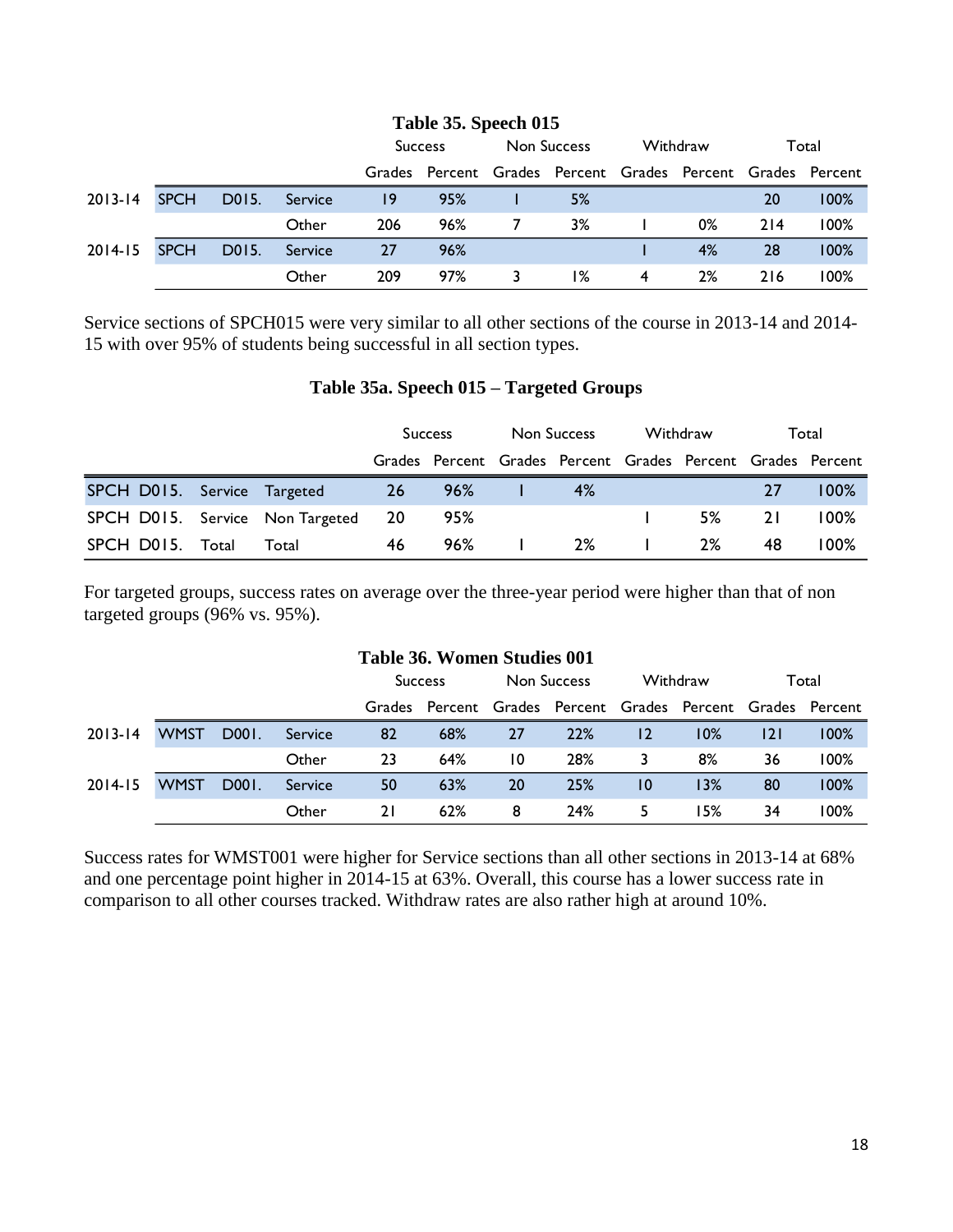|                                    |       |       | <b>Success</b> |           | Non Success |                                                             | Withdraw |               | Total |         |
|------------------------------------|-------|-------|----------------|-----------|-------------|-------------------------------------------------------------|----------|---------------|-------|---------|
|                                    |       |       |                |           |             | Grades Percent Grades Percent Grades Percent Grades Percent |          |               |       |         |
| WMSTD001. Service Targeted         |       |       | 79             | $61\%$ 34 |             |                                                             | 26% 17   | $\sqrt{13\%}$ | 130   | $100\%$ |
| WMST D001. Service Non Targeted 53 |       |       |                | 75% 13    |             |                                                             |          | $18\%$ 5 7%   | 7 I   | $100\%$ |
| WMSTD001.                          | Total | Total | 132            | 66%       | 47          | 23%                                                         | -22      | 11%           | 20 I  | 100%    |

#### **Table 36a. Women Studies 001 – Targeted Groups**

| <b>Table 37. Women Studies 008</b> |             |       |         |                |     |             |     |          |                                                             |       |      |
|------------------------------------|-------------|-------|---------|----------------|-----|-------------|-----|----------|-------------------------------------------------------------|-------|------|
|                                    |             |       |         | <b>Success</b> |     | Non Success |     | Withdraw |                                                             | Total |      |
|                                    |             |       |         |                |     |             |     |          | Grades Percent Grades Percent Grades Percent Grades Percent |       |      |
| $2013 - 14$                        | <b>WMST</b> | D008. | Service |                | 61% | 3.          | 17% | 4        | 22%                                                         | 18    | 100% |
|                                    |             |       | Online  | 71             | 58% | 24          | 20% | 28       | 23%                                                         | 123   | 100% |
|                                    |             |       | Other   | 44             | 54% | 30          | 37% | 8        | 10%                                                         | 82    | 100% |

### **Table 37a. Women Studies 008 – Targeted Groups**

|                                   |       |       | <b>Success</b> |     | Non Success |                                                             | Withdraw     |            | Total |         |
|-----------------------------------|-------|-------|----------------|-----|-------------|-------------------------------------------------------------|--------------|------------|-------|---------|
|                                   |       |       |                |     |             | Grades Percent Grades Percent Grades Percent Grades Percent |              |            |       |         |
| WMST D008. Service Targeted       |       |       | 9.             | 64% | $\sqrt{2}$  | 14%                                                         | $\mathbf{3}$ | 21%        | 4     | $100\%$ |
| WMST D008. Service Non Targeted 2 |       |       |                | 50% |             | 25%                                                         |              | 25%        | 4     | 100%    |
| WMST D008.                        | Total | Total | $\mathbf{H}$   | 61% | -3          | 17%                                                         | 4            | <b>22%</b> | 18    | 100%    |

#### **Table 38. Students who Took More Than One Service Course**

|                                        | <b>All Grades</b> |                                  | Passing | Non Passing |     |  |
|----------------------------------------|-------------------|----------------------------------|---------|-------------|-----|--|
|                                        |                   | Grades                           |         | Grades      |     |  |
| 1 course 5,456 87% 4,308 90% 1,565 90% |                   |                                  |         |             |     |  |
| 2 or more                              | 827 13%           | 48 I                             | $10\%$  | 7           | 10% |  |
| Total                                  |                   | 6,283 100% 4,789 100% 1,736 100% |         |             |     |  |

Note: Categories are not mutually exclusive.

Table 38 displays the total count of students who enrolled in a Service course between 2012-13 and 2014-15. This resulted in 6,283 students, of these, 13% enrolled in 2 or more Services courses. Of the students who received a passing grade in a Service course, 10% of these students took another Service designated course. Of the students who received a non-passing grade in a Service course, 10% of these students also took 2 or more Services courses, either to repeat the course or to take a different course.